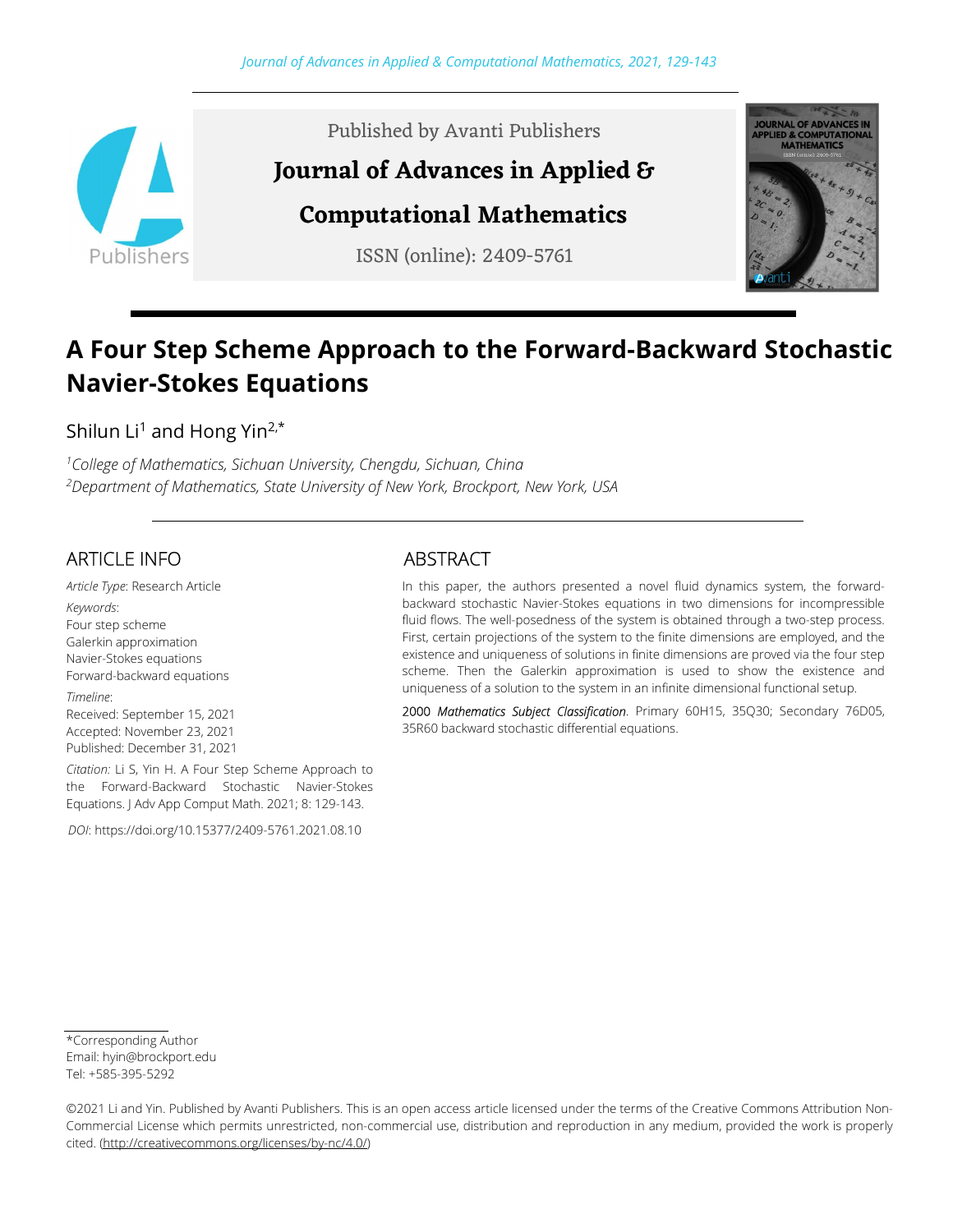## 1. Introduction

Linear backward stochastic differential equations were introduced by Bismut in 1973 [2], and the systematic study of general backward stochastic differential equations (BSDEs, for short) was put forward first by Pardoux and Peng in 1990 [14]. Since the theory of BSDEs is well connected with nonlinear partial differential equations, nonlinear semigroups, and stochastic controls, it has been intensively studied in the past two decades. The motivation of forward-backward stochastic differential equations (FBSDEs, for short) comes from stochastic control theory. It was initiated by Bismut [3] and expanded by Bensoussan [1], Peng [15], and others. The four step scheme was introduced by Ma, Protter, and Yong [10] in 1994. This effective method provides explicit relations among the forward and backward components of the adapted solution via a quasilinear partial differential equation. The method of continuation was introduced by Hu-Peng [6], Peng-Wu [16] and Yong [23]. This method allows non-Markovian structure, but requires the "monotonicity" conditions on the coefficients. An equivalence relationship between the well-posedness of FBSDEs with random coefficients and that of backward stochastic PDEs (BSPDEs) was studied by Ma, Yin, and Zhang [11]. Using either the method of contraction mapping or the method of continuity, forward-backward stochastic partial differential equations (FBSPDEs) were first studied by Yin [20]. Furthermore, contrary to the common belief, Yin [21] removed the monotonicity assumption in the solvability of FBSPDEs. In a more recent work [22], with the help of the Yosida approximation scheme, Yin showed the solvability of a class of fully-coupled FBSPDEs could be achieved without the assumption of Lipschitz conditions.

To characterize the motion of fluids mathematically, a mass of work was done in the 18th and 19th centuries. In 1755, Euler proposed the Euler equations for fluids in the absence of viscosity. The ubiquitous dissipation that is due to the friction of one parcel of fluid against neighboring ones was not well represented, and the appropriate viscous transport was introduced to the Euler equations by Navier and Stokes in 1822 and 1845, which resulted in the now-famous Navier-Stokes equation. Backward stochastic Navier-Stokes equations (BSNSEs) were first introduced by Sundar and Yin [18]. A backward stochastic Navier-Stokes system can be viewed as an inverse problem wherein the velocity profile at a time  $T$  is observed and given, and the noise coefficient has to be ascertained from the given terminal data. Such a motivation arises naturally when one understands the importance of inverse problems in partial differential equations (see J. L. Lions [8, 9]). In [18], the authors proved the well-posedness of BSNSEs in two dimensions using a monotonicity argument. The results were further advanced [17] to three dimensions through a series of finite-dimensional projections, linearized equations, and suitable truncations. In this paper, a new version of stochastic Navier-Stokes equations (SNSE for short), namely the forward-backward stochastic Navier-Stokes equations (FBSNSEs for short), are introduced and studied. This type of equation can be used in fluid dynamics to describe situations such as the confluence of two streams. For instance, suppose stream A and stream B with velocity  $\bf{u}$  and  $\bf{v}$ , respectively, are confluent somewhere within the time interval (0, T). Suppose we know the initial velocity of stream  $A$ , i.e.,  $\mathbf{u}(0)$ , and the relationship between  $\mathbf{u}$  and **v** at time T, namely  $\mathbf{v}(T) = g(\mathbf{u}(T))$  for some function g. Let us consider the following system

> ቐ  $d\mathbf{u}(t) = -v\mathbf{A}\mathbf{u}(t)dt - \mathbf{B}(\mathbf{u}(t))dt + \mathbf{f}(t)dt + \sigma(t, \mathbf{v}(t))dW(t)$  $dv(t) = \mu Av(t) dt + B(v(t)) dt + g(t) dt + Z(t) dW(t)$  $\mathbf{u}(0, x) = \mathbf{u}_0(x)$ , and  $\mathbf{v}(T) = g(\mathbf{u}(T))$ ,  $t \in [0, T]$ ,  $\mathbf{x} \in G$ ,

and leave the explanation of the coefficients to the next section. The question is can we find the velocities  $u$  and  $v$ ? This kind of approach of modeling stream confluence is new, to our best knowledge.

The structure of this paper is as follows. In section 2, we introduce some background knowledge and formulate the problem. We studied the backward stochastic Navier-Stokes equation in section 3 and proved the wellposedness of the backward system. In order to understand the infinite-dimensional problem, a finite-dimensional projection is introduced in section 4. Some a priori estimates of finite-dimension are also given in this section. In section 5, we project the system to finite-dimensional real spaces and employ the four-step scheme. Finally, the Galerkin approximation is applied in section 6 to solve the equations in the original functional spaces.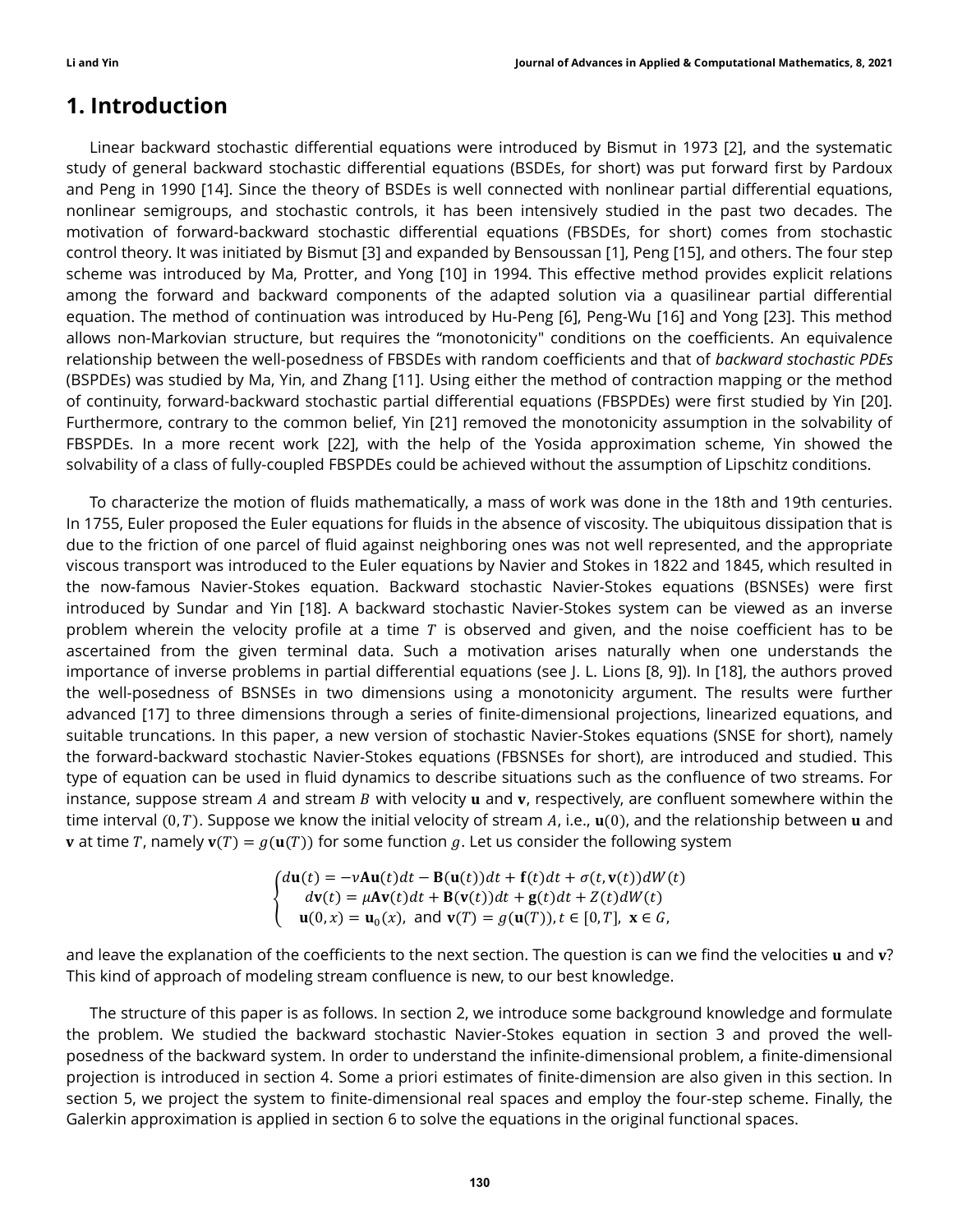#### 2. Background and Formulation

Let  $(0,\mathcal{F}_t\setminus\{f_t\}_{t\ge0},P)$  be a stochastic basis, where  $P$  is a probability measure,  $\mathcal F$  is a  $\sigma$  -algebra and  $\{\mathcal{F}_t\}_{t\ge0}$  is a right-continuous filtration such that all P-null sets are in  $\mathcal{F}_{0}.$  Let  $W(t)$  be Hilbert-valued Wiener process with covariance operator Q. Let G be a bounded domain in  $R^2$  with smooth boundary  $\partial G$ . The Stochastic Navier-Stokes equation is given by

$$
\begin{cases} \partial \mathbf{u} + \{ (\mathbf{u} \cdot \nabla) \mathbf{u} - \nu \Delta \mathbf{u} \} dt = \{-\nabla p + \mathbf{f}(t) \} dt + \sigma(t) dW(t) \\ \nabla \cdot \mathbf{u} = 0 \\ \mathbf{u}(0, x) = \mathbf{u}_0(x), \ t \in [0, T], \ \mathbf{x} \in G, \end{cases}
$$
 (2.1)

where **u** is the velocity profile,  $\nu$  is the viscosity constant,  $p$  is the scalar-valued pressure field, **f** is the external body force and  $\sigma$  is the random noise term. Let  $P$  denote the Leray-Hodge projection  $P\colon (L^2(G))^2 = \mathrm{H} + \mathrm{H}^{\perp} \to \mathrm{H}$ , where

$$
H^{\perp} \triangleq \{ \mathbf{g} \in (L^2(G))^2 \colon \mathbf{g} = \nabla h \text{ where } h \in W^{1,2}(G) \},
$$

and

$$
H \triangleq \{ \mathbf{u} \in (L^2(G))^2 : div(\mathbf{u}) = \nabla \cdot \mathbf{u} = 0 \text{ and } \gamma(\mathbf{u}) = \mathbf{u} \cdot \mathbf{n}_G = 0 \},
$$

the collection of all vector fields which are square-integrable, divergence free, and tangent to the boundary. Define a dense subspace of H as follows:

$$
V \triangleq \{ \mathbf{u} \in (H^1(G))^2 : \nabla \cdot \mathbf{u} = 0 \text{ and } \gamma_0(\mathbf{u}) = \mathbf{u} |_{\partial G} = 0 \}.
$$

Clearly, they are separable Hilbert spaces, and the embedding is continuous and compact. Denote (⋅,⋅)the inner product of H,  $(\cdot,\cdot)_V$  the inner product of V=V(G), V' the dual space of V, and  $\langle\cdot,\cdot\rangle$  the duality. Let  $|\cdot|$  be the norm of H and ∥⋅∥ be the norm of V. They are given as follows:  $|{\bf u}|\triangleq (\int_G |{\bf u}|^2dx)^{\frac{1}{2}}$ , and  $\|{\bf u}\|\triangleq (\int_G |{\nabla{\bf u}}|^2dx)^{\frac{1}{2}}$ . For notational simplicity, the norm |  $\cdot$  | inside the integral signs is also used to denote the standard norm on  $\mathrm{R}^n$ ,  $n\in\mathrm{N}.$  For any  ${\bf x}$  $\in$  H and  $y \in V$ , there exists  $x' \in V'$ , such that  $(x, y) = \langle x', y \rangle$ . Then the mapping  $x \mapsto x'$  is linear, injective, compact, and continuous. We identify H′ with H, and

$$
V \subset H = H' \subset V'
$$

is a Gelfand triple. Under the orthogonal projection P, we can write (2.1) in the analytical form as

$$
\begin{cases}\nd\mathbf{u}(t) = -\nu \mathbf{A}\mathbf{u}(t)dt - \mathbf{B}(\mathbf{u}(t))dt + \mathbf{f}(t)dt + \sigma(t)dW(t) \\
\mathbf{u}(0, \mathbf{x}) = \mathbf{u}_0(\mathbf{x}), \ t \in [0, T], \ \mathbf{x} \in G.\n\end{cases}
$$
\n(2.2)

The pressure term  $p$  vanishes since  $\nabla p$  belongs to  $H^\perp$ . The stokes operator **A** is defined as  ${\bf Au}\triangleq-\mathsf{P}(\varDelta u)$ , and it is linear and unbounded. The nonlinear term  $B(u, v) \triangleq P((u \cdot \nabla)v)$  can be abbreviated as  $B(u) \triangleq B(u, u)$ , and  $b(\mathbf{u}, \mathbf{v}, \mathbf{w}) \triangleq \langle \mathbf{B}(\mathbf{u}, \mathbf{v}), \mathbf{w} \rangle$  is a trilinear continuous form on  $V \times V \times V$ . It can be shown that  $b(\mathbf{u}, \mathbf{v}, \mathbf{w}) = -b(\mathbf{u}, \mathbf{w}, \mathbf{v})$ . Let  $L_Q$  denote the space of all linear operators  $E$  such that  $EQ^{\frac{1}{2}}$  is a Hilbert-Schmidt operator from H to H, with the inner product  $(F, G)_{L_Q} = tr(FQG^*) = tr(GQF^*)$  for all  $F$  and  $G \in L_Q$ . Let  $\{e_i\}_{i=1}^\infty$  be a complete orthonormal system of H such that there exists an increasing family of positive numbers  $\{\lambda_i\}_{i=1}^\infty$  with limit being  $\infty$ ,  $Ae_i = \lambda_i e_i$  for all  $i \in \mathbb{N}$ . Let  $q_i=Q{\bf e}_i$  for all  $i.$  Note that  $Q$  is self-adjoint and positive definite nuclear operator. Hence  $\sum_{i=1}^\infty q_i<\infty$ . The H –valued  $Q$  -Wiener process  $W$  can be defined as  $W(t)\triangleq \sum_{i=1}^\infty\sqrt{q_i}b^i(t)\mathbf{e}_i$ , where  $\{b^i(t)\}$  is a sequence of i.i.d. Brownian motions in R. The reader may refer to [4] for more details on Hilbert space-valued Wiener processes.

Now let us consider the time-reversed Navier-Stokes problem. In the deterministic forward equation, replacing t by  $T - t$ , one gets

$$
\begin{cases}\n-d\mathbf{u}(T-t) = -\nu \mathbf{A}\mathbf{u}(T-t)dt - \mathbf{B}(\mathbf{u}(T-t))dt + \mathbf{f}(T-t)dt \\
\mathbf{u}(0) = \mathbf{u}_0, \ t \in [0,T].\n\end{cases}
$$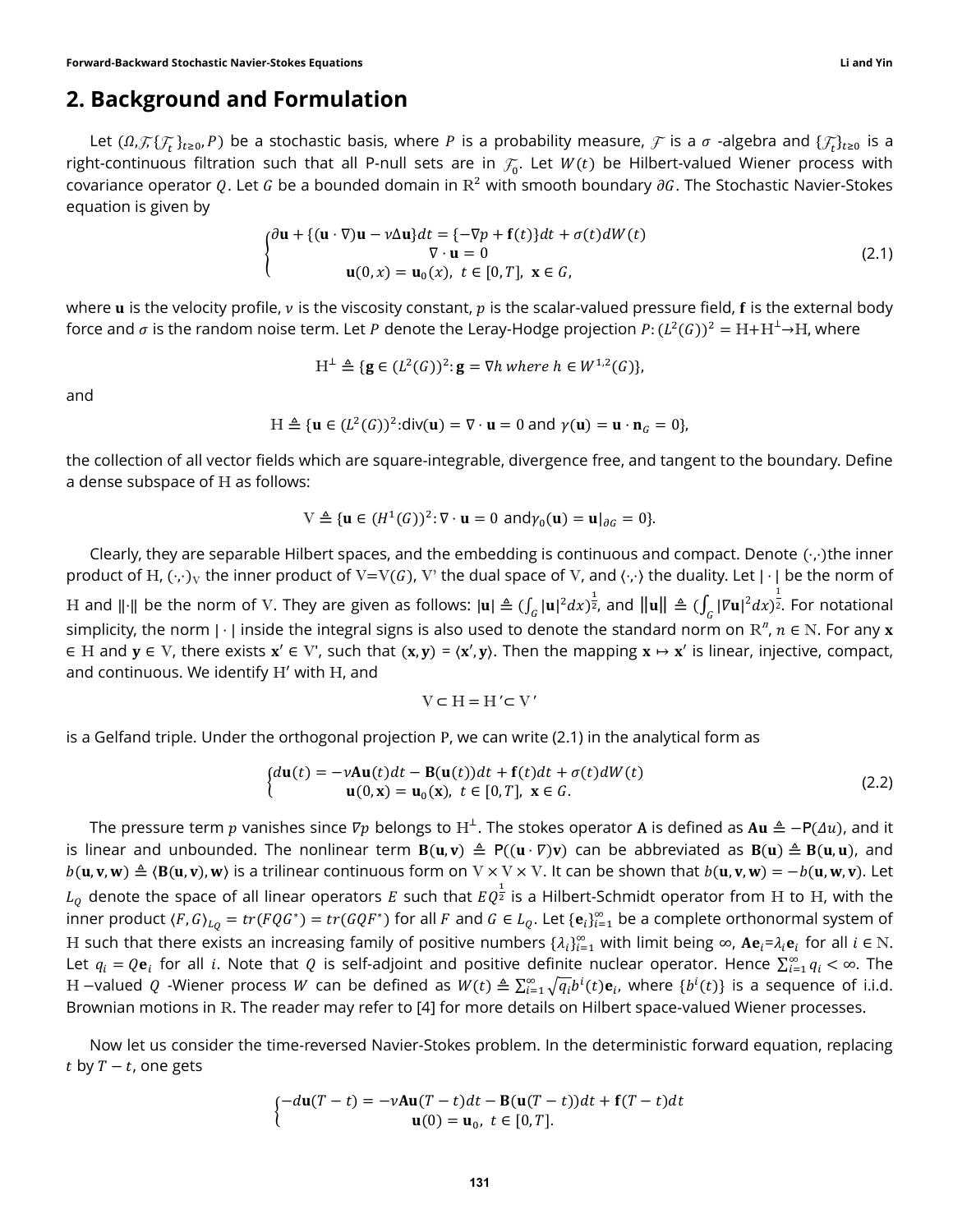Let  $\mathbf{v}(t) = \mathbf{u}(T - t)$  and  $\mathbf{g}(t) = -\mathbf{f}(T - t)$ . The above equation becomes

$$
\begin{cases} d\mathbf{v}(t) = vA\mathbf{v}(t)dt + \mathbf{B}(\mathbf{v}(t))dt + \mathbf{g}(t)dt \\ \mathbf{v}(T) = \mathbf{u}_0, \ t \in [0, T]. \end{cases}
$$

Based on the above reasoning and under the usual setup, we consider the following forward-backward stochastic Navier-Stokes equation in this paper:

$$
\begin{cases}\nd\mathbf{u}(t) = -\nu \mathbf{A}\mathbf{u}(t)dt - \mathbf{B}(\mathbf{u}(t))dt + \mathbf{f}(t)dt + \sigma(t, \mathbf{v}(t))dW(t) \\
 d\mathbf{v}(t) = \mu \mathbf{A}\mathbf{v}(t)dt + \mathbf{B}(\mathbf{v}(t))dt + \mathbf{g}(t)dt + Z(t)dW(t) \\
 \mathbf{u}(0, \mathbf{x}) = \mathbf{u}_0(\mathbf{x}), \text{ and } \mathbf{v}(T) = \mathbf{g}(\mathbf{u}(T)), \ t \in [0, T], \ \mathbf{x} \in G.\n\end{cases}
$$
\n(2.3)

The solution is a triple  $(\mathbf{u}, \mathbf{v}, Z)$ , where  $Z \in L_0$ .

**Definition 2.1.** A triple of processes  $(u, v, Z)$  is called a solution of (2.3) if each component is  $\mathcal{F}_t$ -adapted, square-integrable and satisfies (2.3) P-almost surely.

The following simple results are frequently used and given as lemmas. The reader may refer to Temam[19] for similar proofs.

**Lemma 2.2.** For any  $u$ ,  $v$  and  $w \in V$ , we have

1.  $\langle \mathbf{A} \mathbf{u}, \mathbf{w} \rangle = \sum_{i,j} \int_G \partial_i u_j \, \partial_i w_j dx = \langle \mathbf{A} \mathbf{w}, \mathbf{u} \rangle = (\mathbf{u}, \mathbf{w})_{\nabla},$ 

2. 
$$
\langle (\mathbf{u} \cdot \nabla) \mathbf{v}, \mathbf{w} \rangle = \sum_{i,j} \int_G u_i(\partial_i v_j) w_j dx
$$
,

3.  $\langle (u \cdot \nabla)v, w \rangle = \langle (\nabla \cdot u)w, v \rangle - \langle (u \cdot \nabla)w, v \rangle,$ 

4.  $\langle B(u, v), w \rangle = -\langle B(u, w), v \rangle$ .

**Corollary 2.3.** For any **u** and  $v \in V$ , we have

1. 
$$
\|\mathbf{u}\| = |\mathbf{A}^{\frac{1}{2}}\mathbf{u}|
$$
,

2.  $\langle B(u, v), v \rangle = 0$ .

**Lemma 2.4.** The following results hold for any real-valued smooth functions  $\varphi$  and  $\psi$  with compact support in  $R^2$ :

$$
|\varphi\psi|^2 \le C \|\varphi\,\partial_1\varphi\|_{\mathcal{L}^1} \|\psi\,\partial_2\psi\|_{\mathcal{L}^1},
$$
  

$$
\|\varphi\|_{\mathcal{L}^4}^4 \le C |\varphi|^2 |\nabla\varphi|^2.
$$

**Proposition 2.5.** [5] Let  $G \subset \mathbb{R}^n$  be bounded, open and of class  $C^l$  where  $l \ge 1$ . Then there exists a constant  $C_G > 0$ , a scale-invariant constant, such that

$$
|\langle \mathbf{B}(\mathbf{u},\mathbf{v}),\mathbf{w}\rangle| \leq C_G |\mathbf{u}|^{1/2} ||\mathbf{u}||^{1/2} ||\mathbf{v}|| |\mathbf{w}|^{1/2} ||\mathbf{w}||^{1/2}
$$

for all  $\mathbf{u}, \mathbf{v}, \mathbf{w} \in \mathbf{V}$ .

## 3. The Backward System with  $L^2$ -Integrable Terminal Conditions

Let us first discuss the following backward stochastic Navier-Stokes equation (BSNSEs for short).

$$
\begin{aligned}\n\mathbf{d}\mathbf{v}(t) &= \mu \mathbf{A}\mathbf{v}(t)dt + \mathbf{B}(\mathbf{v}(t))dt + \mathbf{g}(t)dt + Z(t)dW(t) \\
\mathbf{v}(T) &= \xi, \ t \in [0, T], \ \mathbf{x} \in G.\n\end{aligned} \tag{3.1}
$$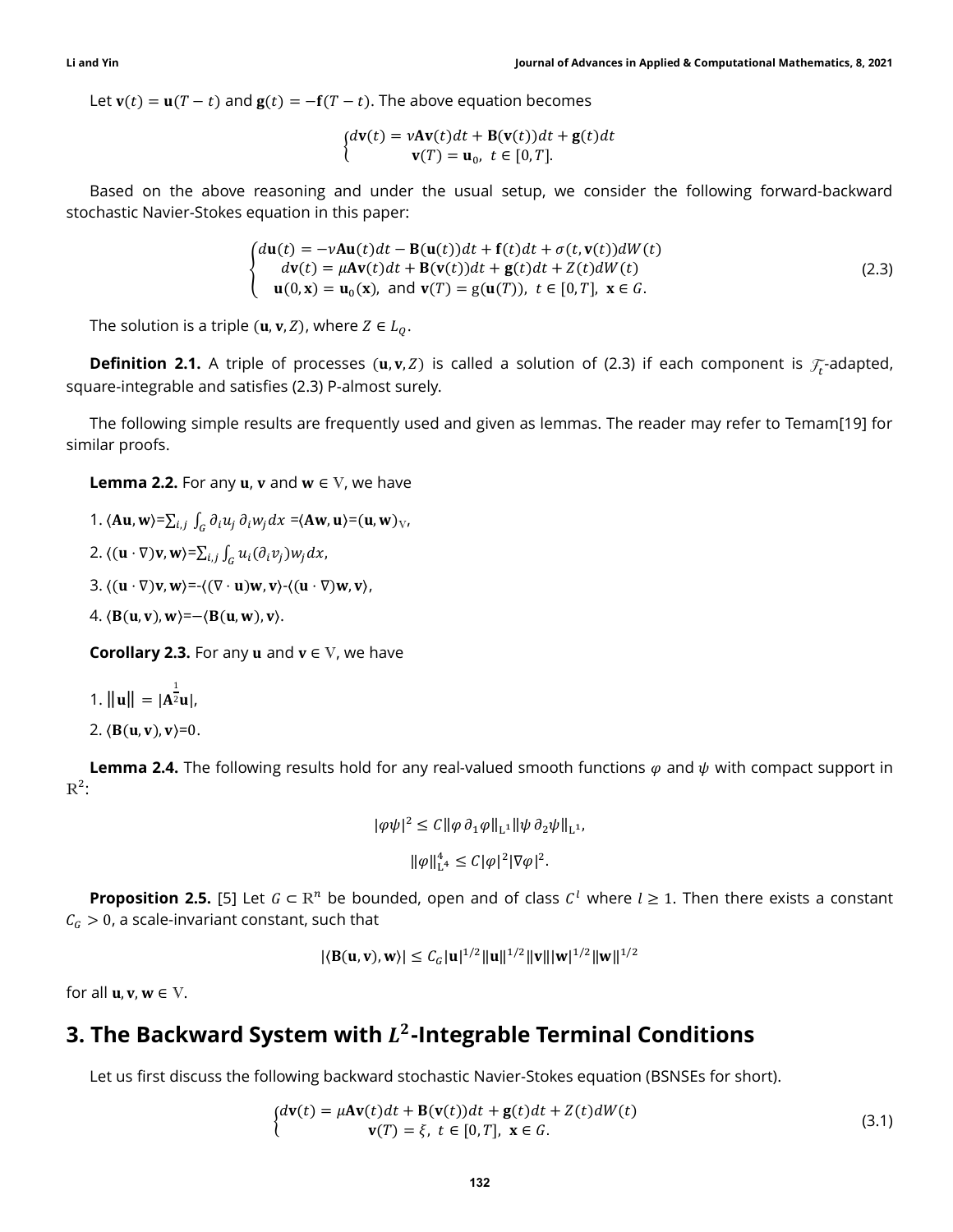#### Forward-Backward Stochastic Navier-Stokes Equations Li and Yin

The difference between the above system and the system in [18] is that the signs in front of  $A$  and  $B$  have been reversed. One sees this kind of change of signs in the theory of backward PDE in deterministic case. Here we reverse the signs, but we still consider the filtration forward in time so that the filtration still represents the information collected during the process of fluid flow. We believe this is better than the equation introduced in [18]. The existence and uniqueness of the system come more naturally than that of in [18].

Let  $\{{\bf e}_i\}_{i=1}^\infty$  be the complete orthonormal system of  $H$  defined in the previous section. Without loss of generality, let us suppose that  $\{e_i\}_{i=1}^\infty\subset V$ . For any  $N$  in  $\in N$ , let  $H_N$  =span  $\{e_1,e_2,\cdots,e_N\}$ . Let  $P_N$  be the orthogonal projection from H to H<sub>N</sub>, i.e., H<sub>N</sub> =  $P_N$ H. Similarly, one defines V<sub>N</sub> and V'<sub>N</sub>. It is clear that V<sub>N</sub> = H<sub>N</sub> = V'<sub>N</sub> for all N. Under the projection  $P_N$ , let us construct a finite dimensional system and denote

$$
\mathbf{A}^N = P_N \mathbf{A}, \ \mathbf{B}^N = P_N \mathbf{B}, \ \mathbf{g}^N = P_N \mathbf{g},
$$

$$
W^N(t) \triangleq P_N W(t) = \sum_{i=1}^N \sqrt{q_i} b^i(t) \mathbf{e}_i \text{ and } \xi^N = E(P_N \xi | \mathcal{F}_T^N),
$$

where  $\{ {\cal F}_t^N \}$  pertains to the natural filtration of the process  $W^N(t).$  For simplicity, we write  ${\cal F}_t^N$  as  ${\cal F}_t$  when the Galerkin approximation scheme is applied. Then the projected backward stochastic Navier-Stokes equation can be written as:

$$
\begin{cases} d\mathbf{v}^{N}(t) = \mu \mathbf{A}^{N} \mathbf{v}^{N}(t) dt + \mathbf{B}^{N}(\mathbf{v}^{N}(t)) dt + \mathbf{g}^{N}(t) dt + Z^{N}(t) dW^{N}(t) \\ \mathbf{v}^{N}(T) = \xi^{N}, \ t \in [0, T], \ \mathbf{x} \in G, \end{cases}
$$
\n(3.2)

where  $Z^N$ :  $[0, T] \times \Omega \rightarrow L(\mathbb{H}_N, \mathbb{H}_N)$ .

**Proposition 3.1.** Assume that  $\xi \in L^2_{\mathcal{F}_T}(\Omega,H)$  and  $\mathbf{g} \in L^2(0,T,V')$ . If  $(\mathbf{v}^N(t),Z^N(t))$  is an adapted solution for the projected system (3.2), then

$$
\mathbf{v}^N \in L^2_{\mathcal{F}}(\Omega; L^{\infty}([0, T]; \mathcal{H})) \cap L^2_{\mathcal{F}}(\Omega; L^2(0, T; \mathcal{V})), \text{ and}
$$
  

$$
Z^N \in L^2_{\mathcal{F}}(\Omega; L^2(0, T; L_{\mathcal{Q}})).
$$

Moreover, there is a uniform bound of  $v^N$  for all  $N \in N$  in the above space.

Proof. By the coercivity hypothesis and Itô's formula, one gets

$$
|\mathbf{v}^{N}(t)|^{2} + \int_{t}^{T} ||Z^{N}(s)|| \frac{2}{L_{Q}} ds + 2 \int_{t}^{T} \langle \mu \mathbf{A}^{N} \mathbf{v}^{N}(s), \mathbf{v}^{N}(s) \rangle ds
$$
  
=  $|\xi^{N}|^{2} - 2 \int_{t}^{T} \langle \mathbf{g}^{N}(s), \mathbf{v}^{N}(s) \rangle ds - 2 \int_{t}^{T} ((Z^{N}(s))^{*} (\mathbf{v}^{N}(s)), dW^{N}(s)),$  (3.3)

where  $(Z^N)^*$  is the adjoint of  $Z^N$ . Taking the expectation and an application of the Gronwall inequality yield

$$
E|\mathbf{v}^{N}(t)|^{2} + E\int_{t}^{T} \|Z^{N}(s)\|_{L_{Q}}^{2} ds + 2\mu E\int_{t}^{T} \|\mathbf{v}^{N}(s)\|^{2} ds
$$
  

$$
\leq E|\xi^{N}|^{2} + \frac{1}{\mu}\int_{t}^{T} \|\mathbf{g}(s)\|_{V}^{2} ds + \mu E\int_{t}^{T} \|\mathbf{v}^{N}(s)\|^{2} ds.
$$

Hence

$$
\sup_{0 \le t \le T} E \, |\, \mathbf{v}^N(t)|^2 \, + E \int_0^T \|Z^N(s)\|_{L_Q}^2 ds + E \int_0^T \|\mathbf{v}^N(s)\|^2 ds \, \le K
$$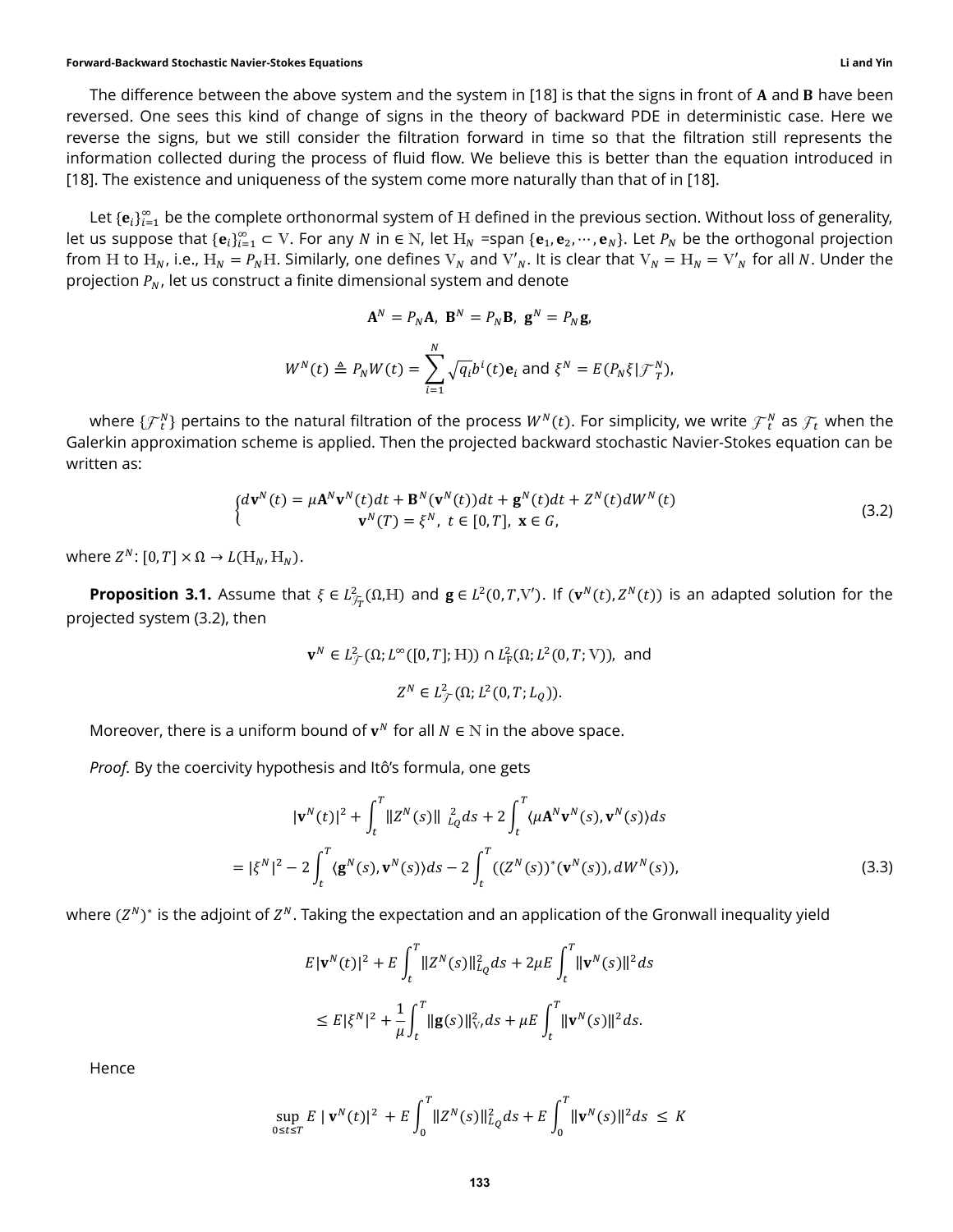for some constant  $K$ . We first take the sup over [0,T] in (3.3) and then take the expectation. By applying the above inequality and the Burkholder-Davis-Gundy inequality, one gets

$$
E \sup_{0 \le t \le T} |\mathbf{v}^{N}(t)|^{2}
$$
  
\n
$$
\le E |\xi^{N}|^{2} + \frac{1}{\mu} \int_{0}^{T} ||\mathbf{g}(s)||_{V}^{2} ds
$$
  
\n+ 2E \sup\_{0 \le t \le T} |\int\_{t}^{T} ((Z^{N}(s))^{\*}(\mathbf{v}^{N}(s)), dW^{N}(s))|  
\n
$$
\le K + 4E \sup_{0 \le t \le T} |\int_{0}^{T} ((Z^{N}(s))^{*}(\mathbf{v}^{N}(s)), dW^{N}(s))|
$$
  
\n
$$
\le K + 4KE \{ \int_{0}^{T} ||Z^{N}(s)||_{L_{Q}}^{2} |\mathbf{v}^{N}(s)|^{2} dt \}^{\frac{1}{2}}
$$
  
\n
$$
\le K + 4KE \{ \sup_{0 \le t \le T} |\mathbf{v}^{N}(s)|^{2} \int_{0}^{T} ||Z^{N}(s)||_{L_{Q}}^{2} dt \}^{\frac{1}{2}}
$$
  
\n
$$
\le K + \frac{1}{2} E \sup_{0 \le t \le T} |\mathbf{v}^{N}(s)|^{2} + KE \int_{0}^{T} ||Z^{N}(s)||_{L_{Q}}^{2} dt.
$$

This completes the proof. Note that for notational simplicity, the letter  $K$  denotes different constants, which vary from line to line.

Based on the hypotheses, one can prove the following results easily.

**Lemma 3.2.** For all  $\mathbf{u}, \mathbf{v} \in \mathbf{V}$  and a constant  $C_G$  depending on the domain  $G$ ,

$$
|\langle \mathbf{B}(\mathbf{u}) - \mathbf{B}(\mathbf{v}), \mathbf{u} - \mathbf{v} \rangle| \le \frac{\mu}{2} ||\mathbf{u} - \mathbf{v}||^2 + \frac{C_G^2}{2\mu} ||\mathbf{u} - \mathbf{v}||^2 ||\mathbf{v}||^2.
$$

**Corollary 3.3.** For all  $\mathbf{u}, \mathbf{v} \in L^2_{\text{F}}(\Omega; L^2(0,T; \text{V}))$ , let  $r_1(t) = \frac{c_G^2}{u}$  $\frac{c_G^2}{\mu} \int_0^t \lVert \mathbf{u}(s) \rVert^2 ds$  and  $r_2(t) = \frac{c_G^2}{\mu}$  $\frac{c_G^2}{\mu} \int_0^t \lVert \mathbf{v}(s) \rVert^2 ds.$  $\int_0^{\infty} ||\mathbf{v}(s)||^2 ds$ . Then

$$
\langle \mu \mathbf{A} \mathbf{w} + \mathbf{B}(\mathbf{u}) - \mathbf{B}(\mathbf{v}) + \frac{1}{2} \dot{r}_i(t) \mathbf{w}, \mathbf{w} \rangle \ge \frac{\mu}{2} ||\mathbf{w}||^2 \ge 0, \qquad i = 1, 2,
$$

where  $w = u - v$ .

**Theorem 3.4.** Assume that  $\xi \in L^2_{\mathcal{F}_T}(\Omega,H)$  and  $\mathbf{g} \in L^2(0,T;\mathrm{V}').$  Then the backward stochastic Navier-Stokes equation (3.1) admits an adapted solution  $(v(t), Z(t))$  in

$$
\{L^2_{\mathcal{F}}(\Omega; L^{\infty}([0,T];H))\cap L^2_{\mathcal{F}}(\Omega; L^2(0,T;V))\}\times L^2_{\mathcal{F}}(\Omega; L^2(0,T;L_0)).
$$

Proof. The existence of an adapted solution  $(v(t), Z(t))$  can be proved along the lines of Theorem 4.7 in [18] with some variation. The integrability of the solution can be proved similar to Proposition 3.1.

Now let us prove the well-posedness of the backward stochastic Navier-Stokes system.

**Theorem 3.5.** Assume the conditions in Theorem 3.4. Then the solution of system (3.1) is unique and continuous with respect to the terminal condition and external body force.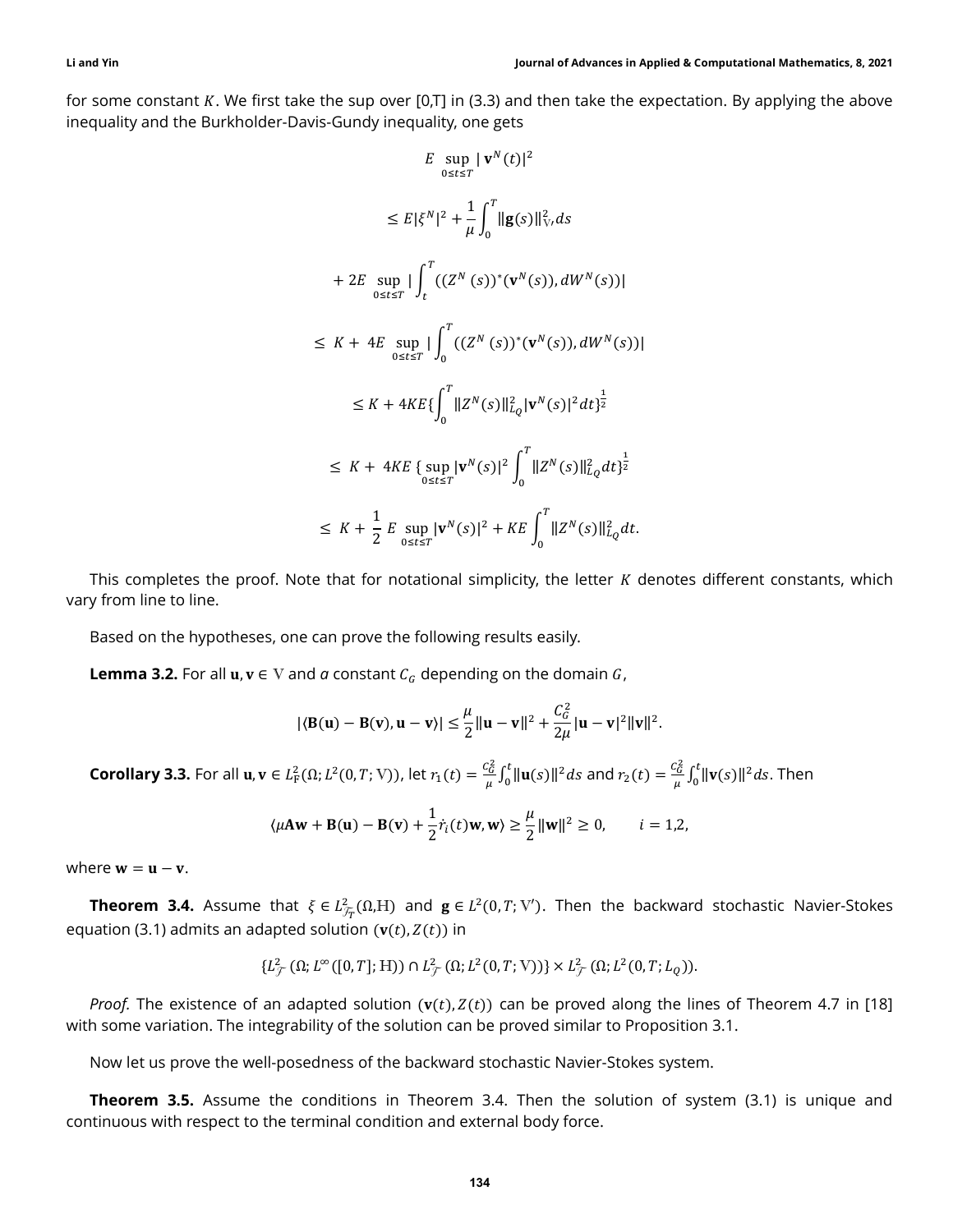*Proof.* Let  $\xi_1, \xi_2 \in L^2_{\mathcal{F}_T}(\Omega; H)$  and  $\mathbf{g}_1, \mathbf{g}_2 \in L^2(0,T;V').$  Let  $(\mathbf{v}(t), Z(t))$  be the solution of (3.1) with respect to  $\xi_1$  and  $\mathbf{g}_1$ , and let  $(\mathbf{u}(t), Y(t))$  be the solution of (3.1) with respect to  $\xi_2$  and  $\mathbf{g}_2$ . Define  $\mathbf{w}(t) = \mathbf{v}(t) - \mathbf{u}(t)$  and  $\sigma(t) = Z(t) - \sigma(t)$  $Y(t)$ . Then

$$
\begin{cases}\nd\mathbf{w}(t) = \mu \mathbf{A} \mathbf{w}(t) dt + (\mathbf{B}(\mathbf{v}(t)) - \mathbf{B}(\mathbf{u}(t))) dt + (\mathbf{g}_1(t) - \mathbf{g}_2(t)) dt \\
+ \sigma(t) dW(t) \\
\mathbf{w}(T) = \xi_1 - \xi_2.\n\end{cases}
$$

Let us define  $r(t) = \frac{c_G^2}{a}$  $\frac{c\hat{c}}{\mu}\int_0^t\|\mathbf{v}(s)\|^2ds.$  An application of the Itô formula to  $e^{-r(t)}|\mathbf{w}(t)|^2$  and Corollary 3.3 implies

$$
e^{-r(t)}|\mathbf{w}(t)|^2 + \int_t^T e^{-r(s)}||\sigma(s)||_{L_Q}^2 ds = e^{-r(T)}|\xi_1 - \xi_2|^2
$$
  
\n
$$
-2\int_t^T e^{-r(s)}\{(\mu A \mathbf{w}(s) + (\mathbf{B}(\mathbf{v}(s)) - \mathbf{B}(\mathbf{u}(s))) + \frac{1}{2}\dot{r}(s)\mathbf{w}, \mathbf{w}(s))\}ds
$$
  
\n
$$
-2\int_t^T e^{-r(s)}\langle \mathbf{g}_1(s) - \mathbf{g}_2(s), \mathbf{w}(s) \rangle\}ds - 2\int_t^T e^{-r(s)}((\sigma(s))^*(\mathbf{w}(s)), dW(s))
$$
  
\n
$$
\leq e^{-r(T)}|\xi_1 - \xi_2|^2 - \mu \int_t^T e^{-r(s)}||\mathbf{w}(s)||^2 ds
$$
  
\n
$$
+ \frac{1}{\mu} \int_t^T ||\mathbf{g}_1(s) - \mathbf{g}_2(s)||_{\nabla}^2 ds + \mu \int_t^T e^{-2r(s)}||\mathbf{w}(s)||^2 ds
$$
  
\n
$$
-2\int_t^T e^{-r(s)}((\sigma(s))^*(\mathbf{w}(s)), dW(s)).
$$
\n(3.4)

Taking the expectation, the above equality becomes

$$
\sup_{0 \le t \le T} E e^{-r(t)} |\mathbf{w}(t)|^2 + E \int_0^T e^{-r(s)} ||\sigma(s)||_{L_Q}^2 ds.
$$
  
+
$$
+ \mu E \int_0^T (e^{-r(s)} - e^{-2r(s)}) ||w(s)||^2 ds
$$
  

$$
\le E e^{-r(T)} |\xi_1 - \xi_2|^2 + \frac{1}{\mu} E \int_0^T ||\mathbf{g}_1(s) - \mathbf{g}_2(s)||_{V'}^2 ds.
$$

On the other hand, taking sup in (3.4) and applying the Burkholder-Davis-Gundy inequality, one gets

$$
E \sup_{0 \le t \le T} e^{-r(t)} |\mathbf{w}(t)|^2 + E \int_0^T e^{-r(s)} ||\sigma(s)||_{L_Q}^2 ds
$$
  
+ 
$$
+ \mu E \int_0^T (e^{-r(s)} - e^{-2r(s)}) ||\mathbf{w}(s)||^2 ds
$$
  

$$
\le E e^{-r(T)} |\xi_1 - \xi_2|^2 + \frac{1}{\mu} E \int_0^T ||\mathbf{g}_1(s) - \mathbf{g}_2(s)||_{V'}^2 ds
$$
  
+ 
$$
2E \sup_{0 \le t \le T} |\int_t^T e^{-r(s)} ((\sigma(s))^* (\mathbf{w}(s)), dW(s))|
$$
  

$$
\le E e^{-r(T)} |\xi_1 - \xi_2|^2 + \frac{1}{\mu} E \int_0^T ||\mathbf{g}_1(s) - \mathbf{g}_2(s)||_{V'}^2 ds
$$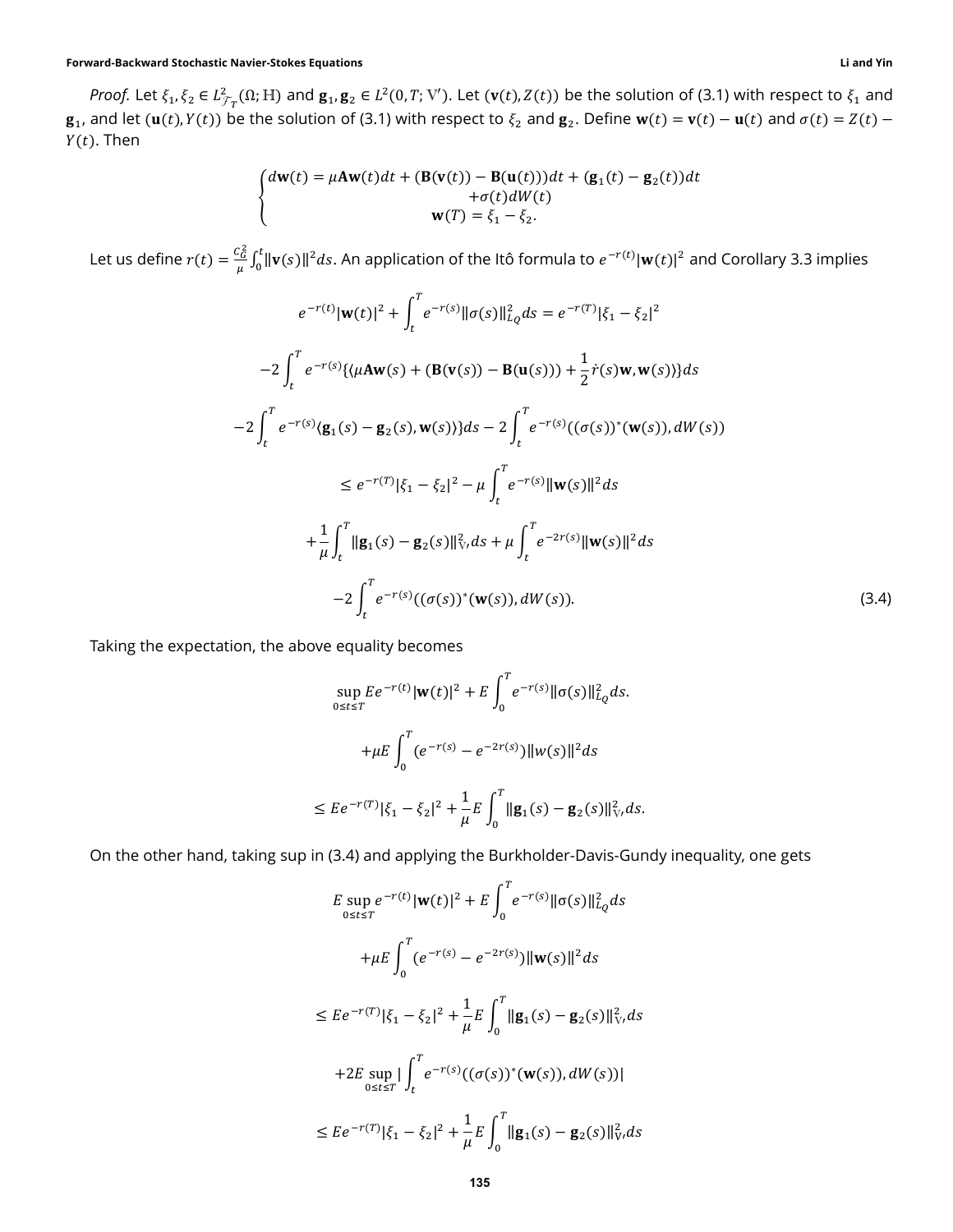$$
+ \frac{1}{2} E \sup_{0 \leq t \leq T} |{\bf w}(t)|^2 + K E \int_0^T e^{-2r(t)} \| \sigma(s) \|_{L_Q}^2 dt.
$$

Thus we have shown the continuity of solutions with respect to the terminal conditions and external body force. If  $\xi_1 = \xi_2$ , P-a.s. and  $\mathbf{g}_1 = \mathbf{g}_2$ , one deduces the uniqueness easily.

## 4. Projections and Estimates

Throughout this paper, we make the following assumptions:

(A1).  $\mathbf{u}_0(\cdot)$  is a deterministic function in H;

(A2).  $f: [0, T] \rightarrow V'$  is a deterministic smooth function such that for some positive constant C,

 $\|\mathbf{f}\|_{V'} \leq C$ 

for all  $t \in [0, T]$ , and  $\mathbf{g}: V \to V'$  is a continuous operator with uniformly bounded first derivative;

(A3). g: H  $\rightarrow$  H is a smooth convex operator such that its first derivative is bounded by a constant  $L > 0$ . Also, there exists a positive constant  $\alpha \in (0,1)$ , such that  $g \in C^{2+\alpha}(H)$ ;

(A4). The operator  $\sigma: H \to L_2(H; H)$  is smooth. Here  $L_2(H; H)$  denotes the class of Hilbert-Schmidt operators from H to H. Also  $\sigma$  and its first derivative are bounded by a constant  $L > 0$ .

Before solving the forward-backward system (2.3), we first go to the finite dimension and establish some a priori estimates. In order to apply the four step scheme introduced by Ma, Protter, and Yong in [10], we will further project the system to  $\mathbb{R}^N$  for any  $N \in \mathbb{N}$ .

Similar to Section 3, we define the following finite-dimensional projections

$$
\mathbf{g}^N = P_N \mathbf{g}, \ \mathbf{f}^N = P_N \mathbf{f}, \ \mathbf{u}_0^N = E(P_N \mathbf{u}_0 | \mathcal{F}_0^N) \text{and } \sigma^N = P_N \sigma.
$$

Then the projected forward-backward stochastic Navier-Stokes equation can be written as:

$$
\begin{cases}\nd\mathbf{u}^{N}(t) = -\nu \mathbf{A}^{N} \mathbf{u}^{N}(t)dt - \mathbf{B}^{N}(\mathbf{u}^{N}(t))dt + \mathbf{f}^{N}(t)dt + \sigma^{N}(t, \mathbf{v}^{N}(t))dW^{N}(t) \\
d\mathbf{v}^{N}(t) = -\mu \mathbf{A}^{N} \mathbf{v}^{N}(t)dt - \mathbf{B}^{N}(\mathbf{v}^{N}(t))dt + \mathbf{g}^{N}(\mathbf{v}^{N}(t))dt + Z^{N}(t)dW^{N}(t) \\
\mathbf{u}^{N}(0, x) = \mathbf{u}_{0}^{N}(\mathbf{x}), \text{ and } \mathbf{v}^{N}(T) = \mathbf{g}^{N}(\mathbf{u}^{N}(T)), t \in [0, T], \mathbf{x} \in G.\n\end{cases}
$$
\n(4.1)

**Proposition 4.1.** Assume (A1)-(A4), and suppose that  $(\mathbf{u}^N, \mathbf{v}^N, Z^N)$  is a solution of (4.1). Then

$$
\mathbf{u}^N \in L^2_{\mathcal{F}}(L^\infty([0,T];\mathbb{H})) \cap L^2_{\mathcal{F}}(\Omega; L^2(0,T;\mathbb{V})),
$$
  

$$
\mathbf{v}^N \in L^\infty([0,T] \times \Omega; \mathbb{H}) \cap L^2_{\mathcal{F}}(\Omega; L^2(0,T;\mathbb{V})), \text{ and}
$$
  

$$
Z^N \in L^2_{\mathcal{F}}(\Omega; L^2(0,T;L_Q)).
$$

Moreover, there is a uniform bound of  $\mathbf{u}^N$  for all  $N \in \mathbb{N}$  in the above space.

*Proof.* Since  $\mathbf{u}_0 \in H$ , **f** is uniformly bounded over t and  $\omega$ , and  $\sigma$  is uniformly bounded on  $[0, T] \times H \times \Omega$ , a direct application of results from [13] yields the integrability of  $u^N$ . Similarly, based on the assumption on  $g$ , g and the integrability of  $\mathbf{u}^N$ , an application of the Itô formula and the Gronwall lemma shows that  $\mathbf{v}^N$  and  $Z^N$  lie in the desired spaces. The readers may refer to [18] for detailed proof.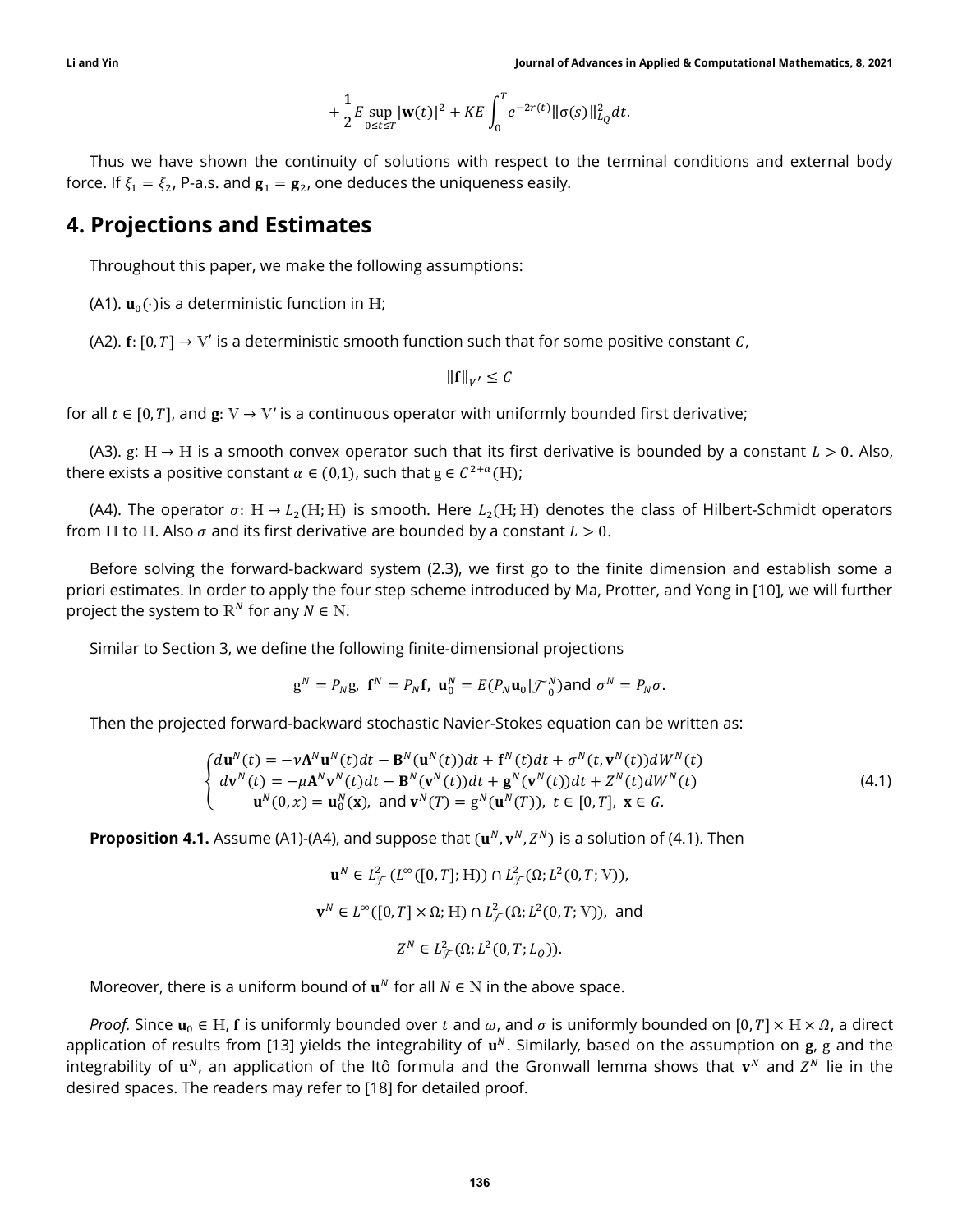#### Forward-Backward Stochastic Navier-Stokes Equations Li and Yin

In order to show the existence and uniqueness of the solutions to (4.1) for any  $N \in N$ , we project the system to

 $\text{R}^N$ . For  $1 \le i \le N$ , let  $\langle \mathbf{u}^N(t), \mathbf{e}_i \rangle = \hat{u}_i^N(t)$  and we denote  $\hat{\mathbf{u}}^N(t) = \begin{bmatrix} 1 & 0 & 0 \\ 0 & 1 & 0 \\ 0 & 0 & 1 \end{bmatrix}$  $\hat{u}_{1}^N(t)$ ⋮  $\hat{u}_N^N(t)$  =  $\mathbb{R}^N$ . For  $\mathbf{A}^N$ , notice that  $\langle \mathbf{A}^N \mathbf{u}^N(t), \mathbf{e}_i \rangle = 0$  $\langle \sum_{k=1}^N \lambda_k \hat{u}_k^N(t) \mathbf{e}_k, \mathbf{e}_i \rangle = \lambda_i \hat{u}_i^N(t)$ . By Corollary 2.3, we have

$$
\|\mathbf{u}^{N}(t)\| = \langle \mathbf{A}\mathbf{u}^{N}(t), \mathbf{u}^{N}(t)\rangle^{\frac{1}{2}}
$$

$$
= \langle \sum_{j=1}^{N} \lambda_{j} \hat{u}_{j}^{N}(t) \mathbf{e}_{j}, \sum_{i=1}^{N} \hat{u}_{i}^{N}(t) \mathbf{e}_{i}\rangle^{\frac{1}{2}} = \sqrt{\sum_{j=1}^{N} \lambda_{j} (\hat{u}_{j}^{N}(t))^{2}}.
$$

$$
\langle \lambda_{1} \hat{u}_{1}^{N}(t) \rangle
$$

Hence, we define 
$$
\widehat{\mathbf{A}}^N \widehat{\mathbf{u}}^N(t) \triangleq \begin{pmatrix} \lambda_2 \widehat{u}_2^N(t) \\ \vdots \\ \lambda_N \widehat{u}_N^N(t) \end{pmatrix}
$$
. Since for  $\mathbf{B}^N$ , we have  
\n
$$
\langle \mathbf{B}^N(\mathbf{u}^N(t)), \mathbf{e}_i \rangle = \langle P_N \mathbf{B}(\mathbf{u}^N(t)), \mathbf{e}_i \rangle
$$
\n
$$
= \langle \sum_{j=1}^N \langle \mathbf{B}(\mathbf{u}^N(t)), \mathbf{e}_j \rangle \mathbf{e}_j, \mathbf{e}_i \rangle
$$
\n
$$
= \langle \sum_{j=1}^N b(\mathbf{u}^N(t), \mathbf{u}^N(t), \mathbf{e}_j) \rangle \mathbf{e}_j, \mathbf{e}_i \rangle
$$
\n
$$
= b(\mathbf{u}^N(t), \mathbf{u}^N(t), \mathbf{e}_i)
$$
\n
$$
= b(\sum_{k=1}^N \widehat{u}_k^N(t) \mathbf{e}_k, \sum_{l=1}^N \widehat{u}_l^N(t) \mathbf{e}_l, \mathbf{e}_i)
$$
\n
$$
= \sum_{k,l=1}^N b(\mathbf{e}_k, \mathbf{e}_l, \mathbf{e}_l) \widehat{u}_k^N(t) \widehat{u}_l^N(t),
$$

we define

$$
\widehat{\mathbf{B}}^{N}(\widehat{\mathbf{u}}^{N}(t)) \triangleq \begin{pmatrix} \sum_{k,l=1}^{N} b(\mathbf{e}_{k}, \mathbf{e}_{l}, \mathbf{e}_{1}) \widehat{u}_{k}^{N}(t) \widehat{u}_{l}^{N}(t) \\ \sum_{k,l=1}^{N} b(\mathbf{e}_{k}, \mathbf{e}_{l}, \mathbf{e}_{2}) \widehat{u}_{k}^{N}(t) \widehat{u}_{l}^{N}(t) \\ \vdots \\ \sum_{k,l=1}^{N} b(\mathbf{e}_{k}, \mathbf{e}_{l}, \mathbf{e}_{N}) \widehat{u}_{k}^{N}(t) \widehat{u}_{l}^{N}(t) \end{pmatrix}.
$$

We also denote  $\langle \mathbf{f}^N(t), \mathbf{e}_i \rangle = \hat{f}_i^N(t)$  and  $\hat{\mathbf{f}}^N(t) \triangleq \hat{f}_i^N(t)$  $\hat{f}^N_1(t)$ ⋮  $\hat{f}_N^N(t)$ . Similarly, we can define  $\hat{\mathbf{v}}^N(t)$  and  $\hat{\mathbf{B}}^N(\hat{\mathbf{v}}^N(t))$ .

For the initial condition, we define  $\widehat{\mathbf{u}}_{0}^{N}\triangleq\left\lbrack \right\rbrack$  $\langle \mathbf u_0^N, \mathbf e_1 \rangle$ ⋮  $\langle \mathbf u_0^N, \mathbf e_N \rangle$ ), and for the terminal condition, define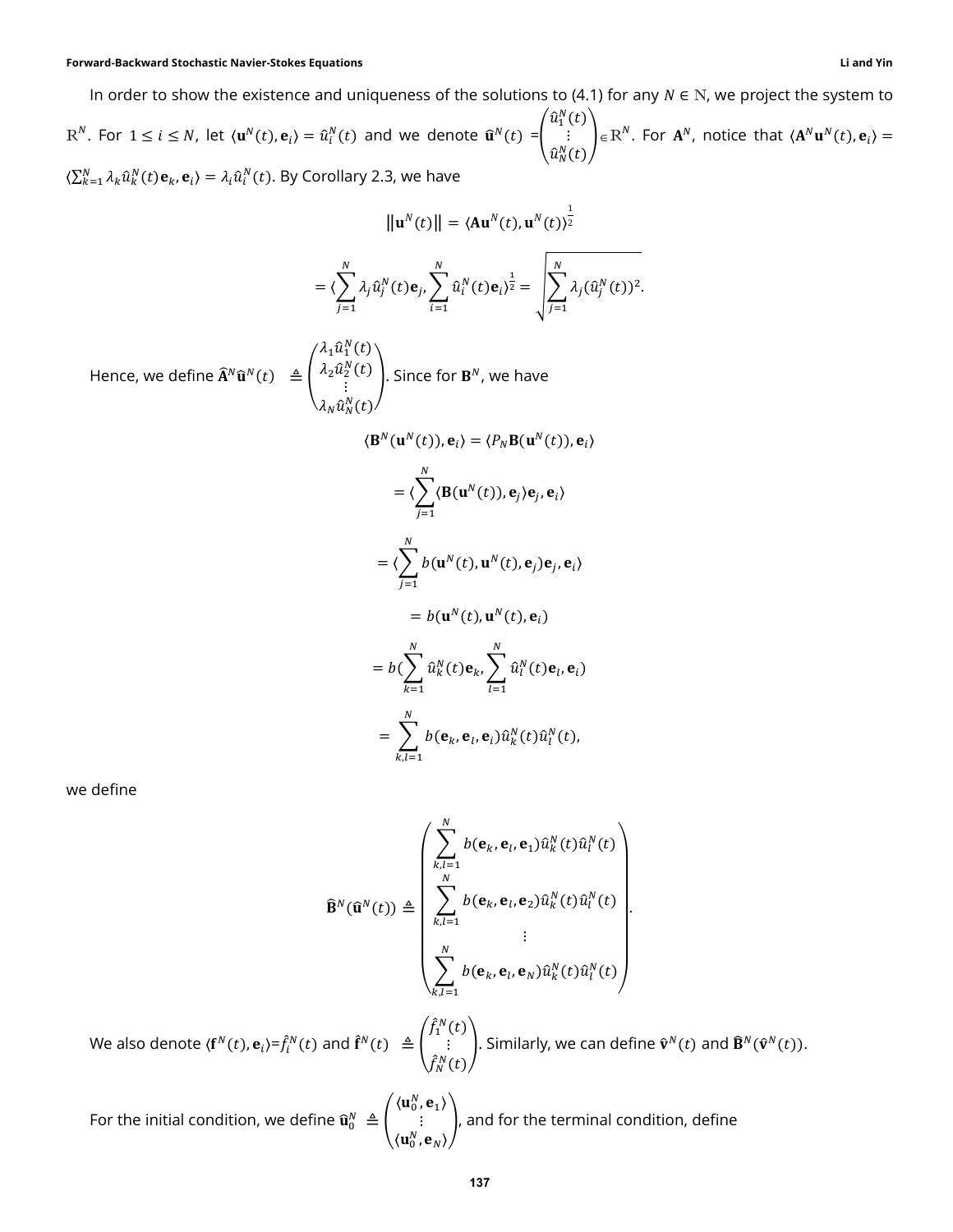$$
\widehat{\mathbf{v}}^{N}(T) = \widehat{\mathbf{g}}^{N}(\widehat{\mathbf{u}}^{N}(T)) \triangleq \begin{pmatrix} \langle \mathbf{g}^{N}(\sum_{j=1}^{N} \widehat{\mathbf{u}}_{j}^{N}(T)\mathbf{e}_{j}), \mathbf{e}_{1} \rangle \\ \langle \mathbf{g}^{N}(\sum_{j=1}^{N} \widehat{\mathbf{u}}_{j}^{N}(T)\mathbf{e}_{j}), \mathbf{e}_{2} \rangle \\ \vdots \\ \langle \mathbf{g}^{N}(\sum_{j=1}^{N} \widehat{\mathbf{u}}_{j}^{N}(T)\mathbf{e}_{j}), \mathbf{e}_{N} \rangle \end{pmatrix}.
$$

Similarly, we define

$$
\hat{\mathbf{g}}^{N}(\hat{\mathbf{v}}^{N}(t)) \triangleq \begin{pmatrix} \langle \mathbf{g}^{N}(\sum_{j=1}^{N}\hat{\mathbf{v}}^{N}_{j}(t)\mathbf{e}_{j}), \mathbf{e}_{1} \rangle \\ \langle \mathbf{g}^{N}(\sum_{j=1}^{N}\hat{\mathbf{v}}^{N}_{j}(t)\mathbf{e}_{j}), \mathbf{e}_{2} \rangle \\ \vdots \\ \langle \mathbf{g}^{N}(\sum_{j=1}^{N}\hat{\mathbf{v}}^{N}_{j}(t)\mathbf{e}_{j}), \mathbf{e}_{N} \rangle \end{pmatrix}.
$$

Since

$$
\langle \int_{t}^{T} Z^{N}(s) dW^{N}(s), \mathbf{e}_{i} \rangle
$$
  
\n
$$
= \langle \sum_{k=1}^{N} \sqrt{q_{k}} \int_{t}^{T} Z^{N}(s) (\mathbf{e}_{k}) db^{k}(s), \mathbf{e}_{i} \rangle
$$
  
\n
$$
= \langle \sum_{k=1}^{N} \sqrt{q_{k}} \sum_{l=1}^{N} \int_{t}^{T} \langle Z^{N}(s) (\mathbf{e}_{k}), \mathbf{e}_{l} \rangle \mathbf{e}_{l} db^{k}(s), \mathbf{e}_{i} \rangle
$$
  
\n
$$
= \sum_{k=1}^{N} \sqrt{q_{k}} \int_{t}^{T} \langle Z^{N}(s) (\mathbf{e}_{k}), \mathbf{e}_{i} \rangle db^{k}(s)
$$
  
\n
$$
= \sum_{k=1}^{N} \int_{t}^{T} \langle \sqrt{q_{k}} \mathbf{e}_{k}, (Z^{N}(s))^{*} (\mathbf{e}_{i}) \rangle db^{k}(s)
$$
  
\n
$$
= \sum_{k=1}^{N} \int_{t}^{T} \langle Q^{\frac{1}{2}}(\mathbf{e}_{k}), (Z^{N}(s))^{*} (\mathbf{e}_{i}) \rangle db^{k}(s),
$$

we define  $\hat{Z}^N(t)$  as

$$
\begin{pmatrix}\n\langle Q^{\frac{1}{2}}(\mathbf{e}_{1}), (Z^{N}(s))^{*}(\mathbf{e}_{1})\rangle, & \langle Q^{\frac{1}{2}}(\mathbf{e}_{2}), (Z^{N}(s))^{*}(\mathbf{e}_{1})\rangle, & \cdots, & \langle Q^{\frac{1}{2}}(\mathbf{e}_{N}), (Z^{N}(s))^{*}(\mathbf{e}_{1})\rangle \\
\langle Q^{\frac{1}{2}}(\mathbf{e}_{1}), (Z^{N}(s))^{*}(\mathbf{e}_{2})\rangle, & \langle Q^{\frac{1}{2}}(\mathbf{e}_{2}), (Z^{N}(s))^{*}(\mathbf{e}_{2})\rangle, & \cdots, & \langle Q^{\frac{1}{2}}(\mathbf{e}_{N}), (Z^{N}(s))^{*}(\mathbf{e}_{2})\rangle \\
\vdots & \vdots & \vdots & \vdots \\
\langle Q^{\frac{1}{2}}(\mathbf{e}_{1}), (Z^{N}(s))^{*}(\mathbf{e}_{N})\rangle, & \langle Q^{\frac{1}{2}}(\mathbf{e}_{2}), (Z^{N}(s))^{*}(\mathbf{e}_{N})\rangle, & \cdots, & \langle Q^{\frac{1}{2}}(\mathbf{e}_{N}), (Z^{N}(s))^{*}(\mathbf{e}_{N})\rangle\n\end{pmatrix}
$$

and  $\widehat{W}^{N}(t) \triangleq$  $b^1(t)$ ⋮  $\begin{pmatrix} \vdots \\ b^N(t) \end{pmatrix}$  where  $\{b^j(t): 1 \le j \le N\}$  are *N* independent standard 1-dimensional Brownian motions.

Similarly, we can define  $\hat{\sigma}^N$ :  $R^N \longrightarrow R^{N \times N}$  as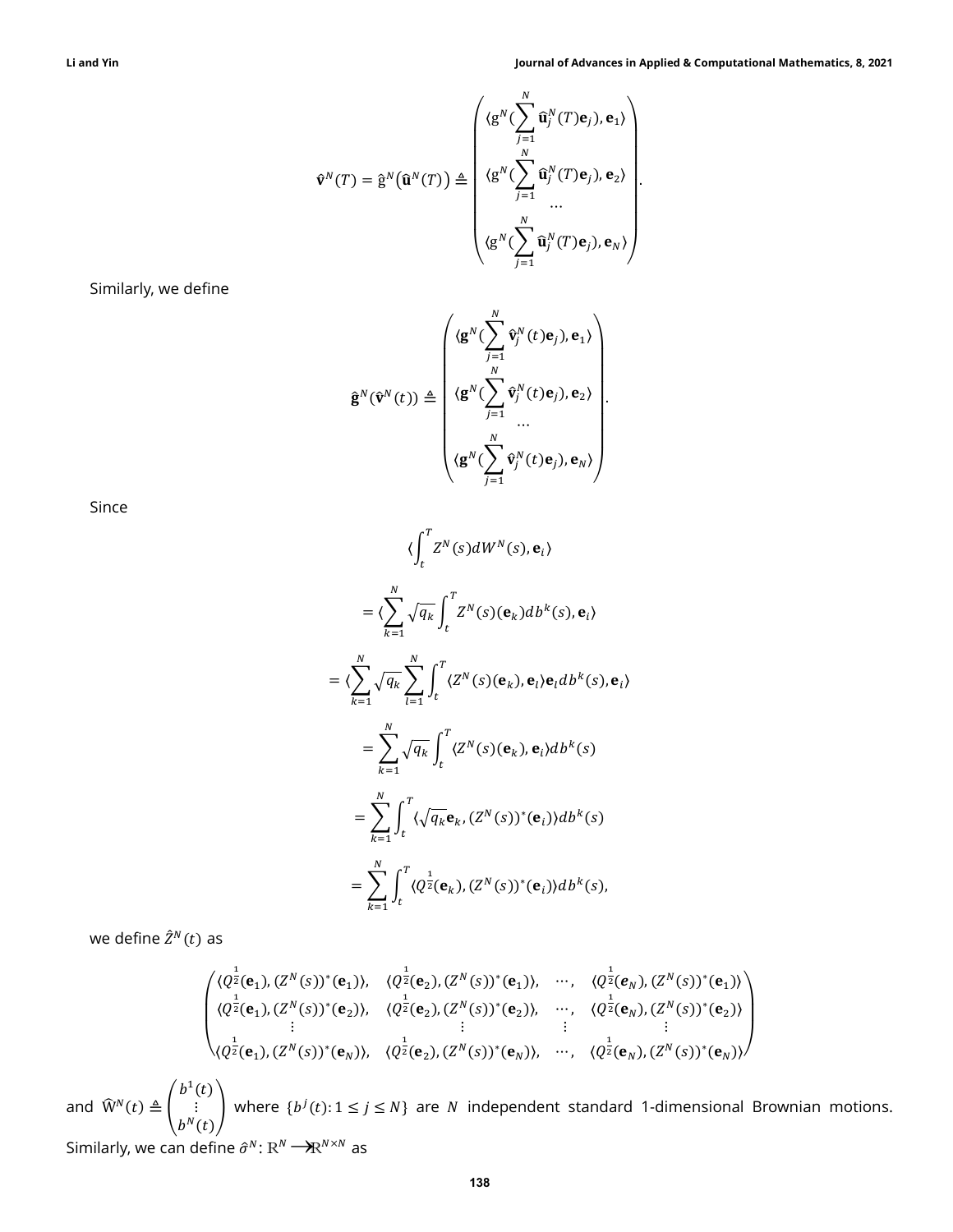Forward-Backward Stochastic Navier-Stokes Equations Li and Yin

$$
\hat{\sigma}^{N}(t,\hat{\mathbf{v}}^{N}) \triangleq \begin{pmatrix}\n\langle \sigma^{N}(t, \sum_{k=1}^{N} \hat{\mathbf{v}}_{k}^{N} \mathbf{e}_{k})(\mathbf{e}_{1}), \quad \langle \sigma^{N}(t, \sum_{k=1}^{N} \hat{\mathbf{v}}_{k}^{N} \mathbf{e}_{k})(\mathbf{e}_{2}), \mathbf{e}_{1}\rangle, \quad \cdots, \quad \langle \sigma^{N}(t, \sum_{k=1}^{N} \hat{\mathbf{v}}_{k}^{N} \mathbf{e}_{k})(\mathbf{e}_{N}), \mathbf{e}_{1}\rangle \\
\langle \sigma^{N}(t, \sum_{k=1}^{N} \hat{\mathbf{v}}_{k}^{N} \mathbf{e}_{k})(\mathbf{e}_{1}), \mathbf{e}_{2}\rangle, \quad \langle \sigma^{N}(t, \sum_{k=1}^{N} \hat{\mathbf{v}}_{k}^{N} \mathbf{e}_{k})(\mathbf{e}_{2}), \mathbf{e}_{2}\rangle, \quad \cdots, \quad \langle \sigma^{N}(t, \sum_{k=1}^{N} \hat{\mathbf{v}}_{k}^{N} \mathbf{e}_{k})(\mathbf{e}_{N}), \mathbf{e}_{2}\rangle \\
\vdots \qquad \vdots \qquad \vdots \qquad \vdots \qquad \vdots \qquad \vdots \qquad \vdots \\
\langle \sigma^{N}(t, \sum_{k=1}^{N} \hat{\mathbf{v}}_{k}^{N} \mathbf{e}_{k})(\mathbf{e}_{1}), \mathbf{e}_{N}\rangle, \quad \langle \sigma^{N}(t, \sum_{k=1}^{N} \hat{\mathbf{v}}_{k}^{N} \mathbf{e}_{k})(\mathbf{e}_{2}), \mathbf{e}_{N}\rangle, \quad \cdots, \quad \langle \sigma^{N}(t, \sum_{k=1}^{N} \hat{\mathbf{v}}_{k}^{N} \mathbf{e}_{k})(\mathbf{e}_{N}), \mathbf{e}_{N}\rangle\n\end{pmatrix}
$$

After defining  $\hat{\sigma}^N$ , we are ready to propose another assumption on  $\sigma$ :

(A5). There exists a positive continuous function  $v(\cdot)$ , such that for all  $N \in N$  and  $(t, y) \in [0, T] \times R^N$ ,

$$
\nu(|y|)I\leq \hat{\sigma}^N(t,y)\hat{\sigma}^N(t,y)^T,
$$

where *I* is the identity matrix in  $R^{N \times N}.$ 

Now (4.1) is equivalent to

$$
\begin{cases}\nd\widehat{\mathbf{u}}^{N}(t) = -\nu \widehat{\mathbf{A}}^{N}(u^{N}(t))dt - \widehat{\mathbf{B}}^{N}(\widehat{\mathbf{u}}^{N}(t))dt + \widehat{\mathbf{f}}^{N}(t)dt + \widehat{\sigma}^{N}(t,\widehat{\mathbf{v}}^{N})d\widehat{\mathbf{W}}^{N}(t) \\
d\widehat{\mathbf{v}}^{N}(t) = -\mu \widehat{\mathbf{A}}^{N}(v^{N}(t))dt - \widehat{\mathbf{B}}^{N}(\widehat{\mathbf{v}}^{N}(t))dt + \widehat{\mathbf{g}}^{N}(\widehat{\mathbf{v}}^{N}(t))dt + \widehat{Z}^{N}(t)d\widehat{\mathbf{W}}^{N}(t) \\
\widehat{\mathbf{u}}^{N}(0,\mathbf{x}) = \widehat{\mathbf{u}}_{0}^{N}(\mathbf{x}), \text{ and } \widehat{\mathbf{v}}^{N}(T) = \widehat{\mathbf{g}}^{N}(\widehat{\mathbf{u}}^{N}(T)), t \in [0,T], \mathbf{x} \in G,\n\end{cases}
$$
\n(4.2)

a system in  $\mathbb{R}^N.$ 

#### 5. Four Step Scheme

In this section, we are going to show the existence and uniqueness of the solution of (4.1) by means of fourstep scheme. To achieve this goal, certain truncation and approximation are employed

**Theorem 5.1.** Assume that (A1)-(A5) holds. The projected system (4.1) has a unique adapted solution  $(\mathbf{u}^N, \mathbf{v}^N, Z^N)$  in the space of

$$
\{L^2_{\mathcal{F}}(L^{\infty}([0, T]; H)) \cap L^2_{\mathcal{F}}(\Omega; L^2(0, T; V))\}
$$
  
×  $\{L^{\infty}([0, T] \times \Omega; H) \cap L^2_{\mathcal{F}}(\Omega; L^2(0, T; V))\}$   
×  $L^2_{\mathcal{F}}(\Omega; L^2(0, T; L_Q)).$ 

Proof. Clearly, systems (4.1) and (4.2) are equivalent. We only need to show the existence of a unique adapted solution of system (4.2). For every  $M\in\mathbb{N}$ , let  $L_{M,N}\colon\mathbb{R}^N\to\mathbb{R}$  be a smooth function with bounded first derivative such that

$$
L_{M,N}(\mathbf{x}) = \begin{cases} 1 & \text{if } |\mathbf{x}| < M, \\ 0 & \text{if } |\mathbf{x}| > M+1, \\ 0 \le L_{M,N}(\mathbf{x}) \le 1 & \text{otherwise.} \end{cases}
$$

Under  $L_{M,N}$  one defines a truncated system:

$$
\begin{cases}\nd\hat{\mathbf{u}}^{M,N}(t) = -\nu \hat{\mathbf{A}}^{N}(\hat{\mathbf{u}}^{M,N}(t))dt - L_{M,N}(\hat{\mathbf{u}}^{M,N}(t))\hat{\mathbf{B}}^{N}(\hat{\mathbf{u}}^{M,N}(t))dt + \hat{\mathbf{f}}^{N}(t)dt \\
+\hat{\sigma}^{N}(t, \hat{\mathbf{v}}^{M,N})d\hat{\mathbf{W}}^{N}(t) \\
d\hat{\mathbf{v}}^{M,N}(t) = -\mu \hat{\mathbf{A}}^{N}(\hat{\mathbf{v}}^{M,N}(t))dt - L_{M,N}(\hat{\mathbf{v}}^{M,N}(t))\hat{\mathbf{B}}^{N}(\hat{\mathbf{v}}^{M,N}(t))dt + \hat{\mathbf{g}}^{N}(\hat{\mathbf{v}}^{M,N}(t))dt \\
+ \hat{\mathbf{z}}^{M,N}(t)d\hat{\mathbf{W}}^{N}(t) \\
\hat{\mathbf{u}}^{M,N}(0,\mathbf{x}) = \hat{\mathbf{u}}_{0}^{N}(\mathbf{x}), \text{ and } \hat{\mathbf{v}}^{M,N}(T) = \hat{\mathbf{g}}^{N}(\hat{\mathbf{u}}^{M,N}(T)), t \in [0,T], \mathbf{x} \in G.\n\end{cases}
$$
\n(5.1)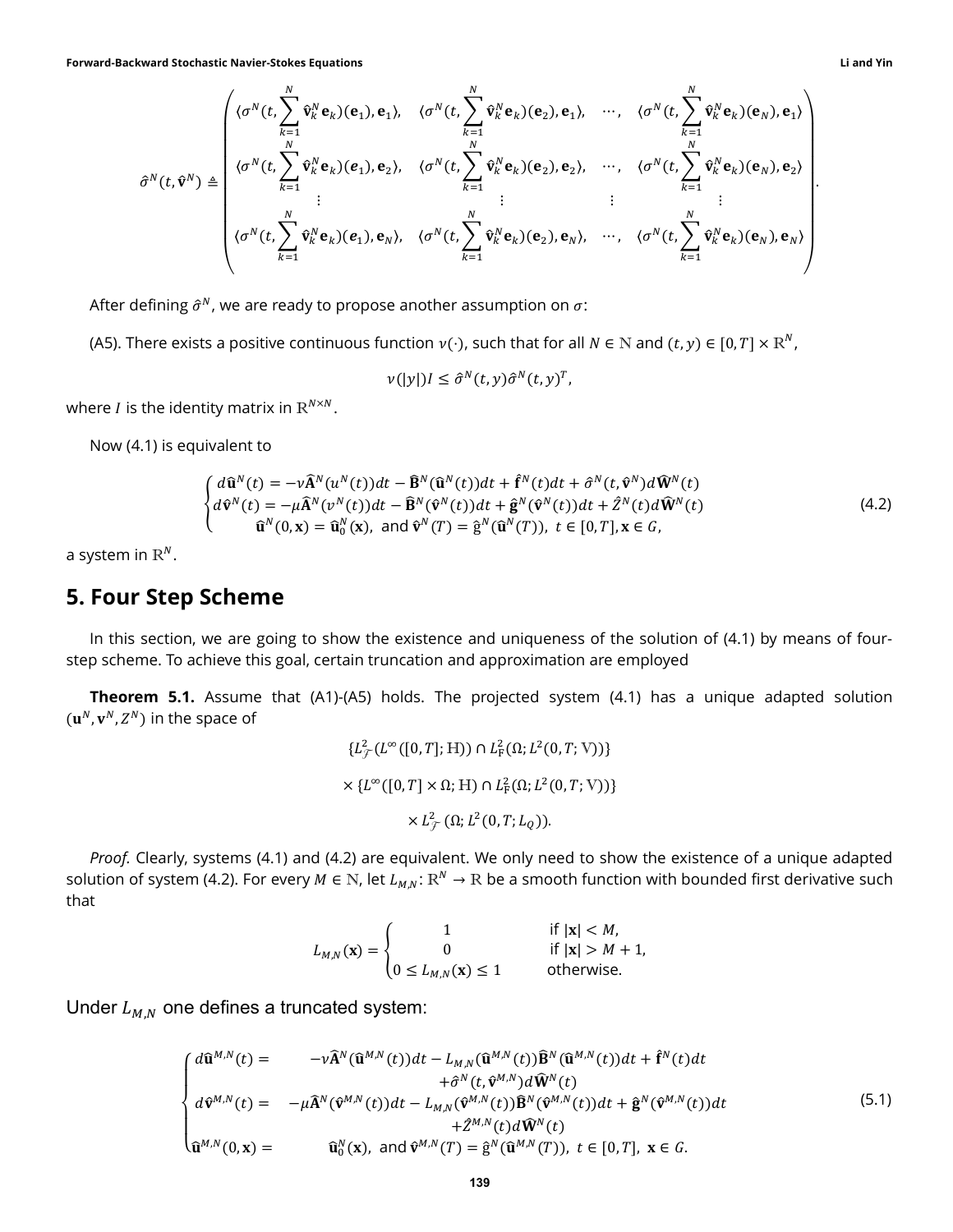For fixed M, N and  $x \in G$ , let us call the above system the M -truncated system, and solve it in the following four steps.

**Step 1:** Define  $z^{M,N}(t, y, p) \triangleq p\hat{\sigma}^N(t, y)$ ,  $\forall (t, y, p) \in [0, T] \times \mathbb{R}^N \times \mathbb{R}^{N \times N}$ .

**Step 2:** For  $1 \le k \le N$ , we need to solve the following parabolic system for  $\theta(t, x)$ :  $[0, T] \times \mathbb{R}^N \mapsto \mathbb{R}^N$ :

$$
\begin{cases}\n\theta_t^k + \frac{1}{2}tr\{\theta_{xx}^k(t,x)\hat{\sigma}^N(\hat{\sigma}^N)^T(t,\theta)\} - \langle v\hat{\mathbf{A}}^N x + L_{M,N}(x)\hat{\mathbf{B}}^N(x) - \hat{\mathbf{f}}^N(t), \theta_x^k\rangle \\
+ [\mu \hat{\mathbf{A}}^N \theta + L_{M,N}(\theta)\hat{\mathbf{B}}^N(\theta) - \hat{\mathbf{g}}^N(\theta)]^k = 0, \ (t,x) \in [0,T) \times \mathbb{R}^N \\
\theta(T,x) = \hat{\mathbf{g}}^N(x), \ \forall x \in \mathbb{R}^N,\n\end{cases}
$$
\n(5.2)

where  $\lceil \cdot \rceil^k$  means the  $k$  -th component of  $\lceil \cdot \rceil$ . Denote

 $-v\mathbf{\hat{A}}^N x - L_{MN}(x)\mathbf{\hat{B}}^N(x) + \mathbf{\hat{f}}^N(t)$  and  $-\mu \widehat{\mathbf{A}}^N y - L_{M,N}(y) \widehat{\mathbf{B}}^N(y) + \widehat{\mathbf{g}}^N(y).$ 

by  $\varphi(t, x)$  and  $\psi(t, y)$ , respectively.

First of all,  $\varphi$ ,  $\psi$ ,  $\hat{\sigma}^N$  and  $\hat{g}^N$  are smooth functions taking values in  $R^N$ ,  $R^N$ ,  $R^{N\times N}$  and  $R^N$ , respectively. Clearly, the first derivatives of  $\widehat{A}^N$  and  $\widehat{g}^N$  are bounded. Since  $L_{M,N}(x)$  is the constant 0 when  $|x|>M+1$ , both  $L_{M,N}$  and its first derivative are 0 outside  $\{x: |x| > M + 1\}$ . Clearly  $\widehat{\mathbf{B}}^N$  is bounded inside  $\{x: |x| > M + 1\}$ . Hence the first derivative of  $L_{M,N}$  $\hat{\mathbf{B}}^{N}$  is bounded by some constant C. Thus we have shown that  $\varphi$  and  $\psi$  have uniformly bounded first derivatives with respect to x and y. It is also clear that  $\hat{\sigma}^N$  and  $\hat{g}^N$  have uniformly bounded first derivatives with respect to  $x$  and  $y$ .

By assumption (A4), it is easy to see that

$$
\left\|\widehat{\sigma}^N(t,y)\right\| \leq C
$$

for some constant  $C > 0$  and all  $(t, y) \in [0, T] \times \mathbb{R}^N$ . Together with assumption (A5), we know that

$$
\nu(|y|)I \leq \hat{\sigma}^N(t,y)\hat{\sigma}^N(t,y)^T \leq CI
$$

for all  $(t,y)\in[0,T]\times{\rm R}^N$  and some positive continuous function  $\nu(\cdot)$ , where  $I$  is the identity matrix in  ${\rm R}^{N\times N}.$ 

By assumption (A2), the definition of  $\widehat{A}^N$ ,  $\widehat{B}^N$  and  $L_{M,N}$ , one gets

$$
|\varphi(t,x)|+|\psi(t,0)|\leq C,
$$

for some constant C and all  $(t, x) \in [0, T] \times \mathbb{R}^N$ . Also, it is clear that  $\hat{g}^N$  is bounded in  $C^{2+\alpha}(\mathbb{R}^N)$  for some  $\alpha \in (0,1)$ . Thus an application of the results in [10] and [12] implies that the parabolic system (5.2) admits a unique classical solution  $\theta(t, x)$  which is bounded, and  $\theta_t(t, x)$ ,  $\theta_x(t, x)$  and  $\theta_{xx}(t, x)$  are all bounded as will.

**Step 3:** Utilizing the functions  $\theta$  obtained in step 2 and based on our assumptions, the existence and uniqueness of a solution to the following forward equation are guaranteed:

$$
\begin{cases} d\widehat{\mathbf{u}}^{M,N}(t) = \varphi(t, \widehat{\mathbf{u}}^{M,N}(t))dt + \widehat{\sigma}^N(t, \theta(t, \widehat{\mathbf{u}}^{M,N}(t)))d\widehat{W}^N(t) \\ \mathbf{u}^{M,N}(0, \mathbf{x}) = \widehat{\mathbf{u}}_0^N(\mathbf{x}), \ t \in [0, T]. \end{cases}
$$

Step 4: Set

$$
\begin{cases} \hat{\mathbf{v}}^{M,N}(t) = \theta(t, \hat{\mathbf{u}}^{M,N}(t)) \\ \hat{Z}^{M,N}(t) = z^{M,N}(t, \theta(t, \hat{\mathbf{u}}^{M,N}(t)), \theta_x(t, \hat{\mathbf{u}}^{M,N}(t))). \end{cases}
$$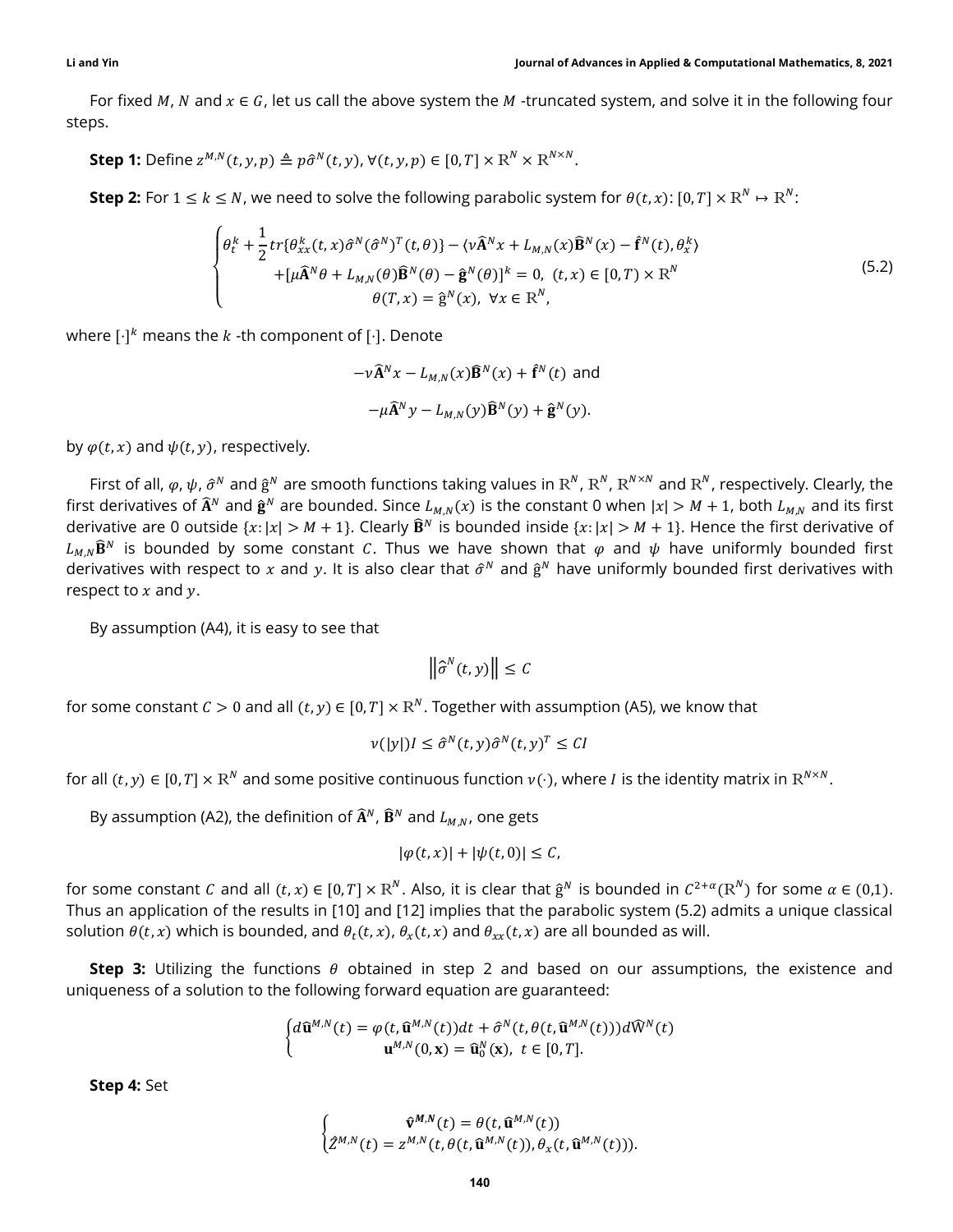The results in [10] and [12] guarantee that  $(\hat{\mathbf{u}}^{M,N}, \hat{\mathbf{v}}^{M,N}, \hat{Z}^{M,N})$  is the unique adapted solution for M-truncated system (5.1).

Similar to the proof of Proposition 4.1, one can show that there exists some positive constant  $C(N)$ , independent of M, such that  $E\{sup_{0\le t\le T}|\hat{\mathbf{u}}^{M,N}(t)|\}\le C(N)$  and  $sup_{0\le t\le T}|\hat{\mathbf{v}}^{M,N}(t)|\le C(N)$ . For  $K\in\mathbb{N}$ , define  $A_{M,N}^K = \{\omega: sup_{0 \leq t \leq T} \,|\, \widehat{\mathbf{u}}^{M,N}(t)| \leq K\}.$  For any  $M > C(N)$  and all  $\omega \in A_{M,N}^M$ , clearly

$$
L_{M,N}(\widehat{\mathbf{u}}^{M,N}(t))=L_{M,N}(\widehat{\mathbf{v}}^{M,N}(t))=1.
$$

Thus, system (5.1) is the same as system (4.2), and the sample path of the solutions of (5.1) and (4.2) agree on  $A_{M,N}^M$  P-almost surely. Also

$$
L_{M+1,N}(\widehat{\mathbf{u}}^{M,N}(t)) = L_{M+1,N}(\widehat{\mathbf{v}}^{M,N}(t)) = 1 \text{on } A_{M,N}^M,
$$

and  $(\widehat{\mathbf{u}}^{M,N},\widehat{\mathbf{v}}^{M,N},\widehat{Z}^{M,N})$  solves the  $M+1$ -truncated system on  $A_{M,N}^M.$  Hence

$$
A_{M,N}^M \subset A_{M+1,N}^{M+1} \tag{5.3}
$$

for all  $M > C(N)$ . To complete the proof, we only need to show that  $A_{M,N}^M \to \Omega$  P-a.s. as M approaches  $\infty$ .

Similar to the proof of Proposition 4.1, it is easy to see that  $\{\widehat{\mathbf{u}}^{M,N}\}_{M=1}^\infty$  is uniformly bounded over  $M$  in  $L^2_\mathcal{F}(\Omega;C([0,T];\text{R}^N))$ , there exists  $\widehat{\mathbf{u}}^N$  in the space  $L^2_\mathcal{F}(\Omega;C([0,T];\text{R}^N))$ , and a subsequence  $\{\widehat{\mathbf{u}}^{M_n,N}\}_{n=1}^\infty$ , such that

$$
\lim_{n\to\infty} E \left\{\sup_{0\leq t\leq T} |\widehat{\mathbf{u}}^{M_n,N}(t)-\widehat{\mathbf{u}}^N(t)|\right\} = 0.
$$

So

$$
\lim_{n \to \infty} P\left\{\omega : \sup_{0 \le t \le T} |\widehat{\mathbf{u}}^{M_n, N}(t) - \widehat{\mathbf{u}}^N(t)| \le \varepsilon \right\} = 1
$$
\n(5.4)

for any  $\varepsilon > 0$ , and

 $\lim_{K \to \infty} P \{ \omega : \sup_{0 \le t \le T} |\widehat{\mathbf{u}}^N(t)| \le K \} = 1.$ (5.5)

Since

$$
\sup_{0\leq t\leq T}|\widehat{\mathbf{u}}^{M_n,N}(t)| \leq \sup_{0\leq t\leq T}|\widehat{\mathbf{u}}^{M_n,N}(t)-\widehat{\mathbf{u}}^N(t)| + \sup_{0\leq t\leq T}|\widehat{\mathbf{u}}^N(t)|,
$$

we have

$$
\{\omega: \sup_{0 \le t \le T} |\widehat{\mathbf{u}}^{M_n, N}(t) - \widehat{\mathbf{u}}^N(t)| + \sup_{0 \le t \le T} |\widehat{\mathbf{u}}^N(t)| \le M_N \} \subset A_{M_n, N}^{M_n}
$$

Hence

$$
\{\omega: \sup_{0 \le t \le T} |\widehat{\mathbf{u}}^{M_n, N}(t) - \widehat{\mathbf{u}}^N(t)| \le \frac{1}{2}\} \cap \{\omega: \sup_{0 \le t \le T} |\widehat{\mathbf{u}}^N(t)| \le M_n - \frac{1}{2}\}
$$
  

$$
\subset A_{M_n, N}^{M_n}.
$$

Together with (5.3), (5.4) and (5.5), it is clear that  $A_{M_n,N}^{M_n}$  monotonically increases to an almost sure set. Since the sample path of the solutions of (5.1) and (4.2) agree P-almost surely on  $A^{M_n}_{M_n,N}$ , we have shown that the limit of  $(\widehat{\mathbf{u}}^{M_n,N},\widehat{\mathbf{v}}^{M_n,N},\widehat{Z}^{M_n,N})$  as  $n$  approaches infinity is a solution of system (4.2). Let us denote it by  $(\widehat{\mathbf{u}}^N,\widehat{\mathbf{v}}^N,\widehat{Z}^N)$ . Since systems (4.1) & (4.2) are equivalent, we have shown the existence of an adapted solution of the system (4.1). The uniqueness of the solution follows from the uniqueness of the solution of the system (5.1). The integrability of the solution is followed by Proposition 4.1.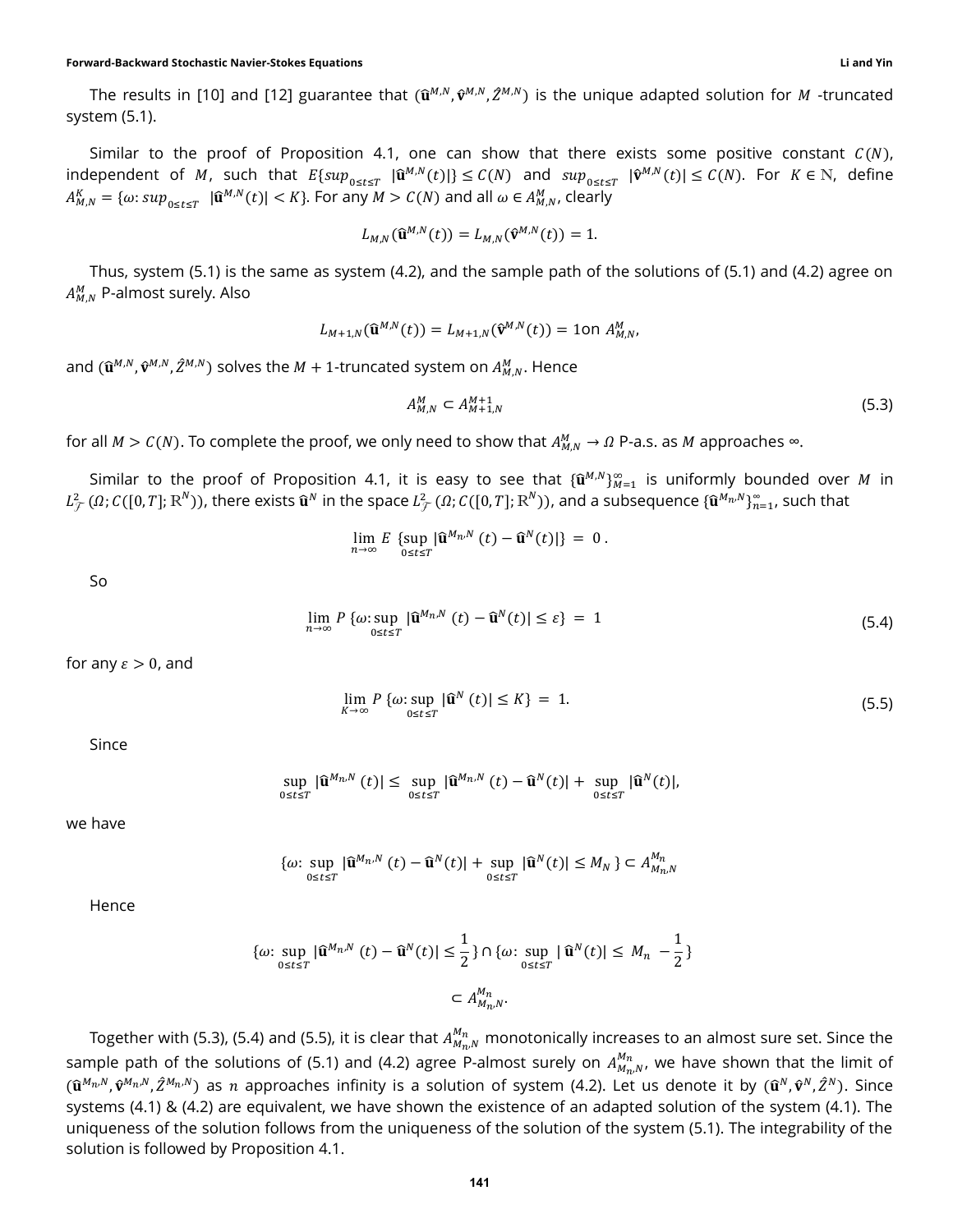### 6. Galerkin Approximation

In this section, we are going to solve the forward-backward system (2.3) via the Galerkin approximation scheme credited to the Russian mathematician Galerkin.

**Theorem 6.1.** Assume (A1)-(A5). The forward-backward stochastic Navier-Stokes equation (2.3) admits a unique adapted solution  $(u, v, Z)$  in the space

$$
\{L^2_{\mathcal{F}}(\Omega; C^0(0,T; \mathcal{H})) \cap L^2_{\mathcal{F}}(\Omega; L^2(0,T; \mathcal{V})))\}
$$
  

$$
\times \{L^{\infty}(\Omega \times [0,T]; \mathcal{H}) \cap L^2_{\mathcal{F}}(\Omega; L^2(0,T; \mathcal{V})))\}
$$
  

$$
\times L^2_{\mathcal{F}}(\Omega; L^2(0,T; L_Q)).
$$

*Proof.* By Theorem 5.1, for any  $N \in N$ , a unique adapted solution to the projected system (4.1),  $(\mathbf{u}^N, \mathbf{v}^N, Z^N)$ , with suitable integrability is guaranteed under assumptions (A1)-(A5).

Let us first look at the backward component of the system (4.1):

$$
\begin{cases} d\mathbf{v}^N(t) = -\mu \mathbf{A}^N \mathbf{v}^N(t) dt - \mathbf{B}^N(\mathbf{v}^N(t)) dt + \mathbf{g}^N(\mathbf{v}^N(t)) dt + Z^N(t) dW^N(t) \\ \mathbf{v}^N(T) = \mathbf{g}^N(u^N(T)), \ t \in [0, T]. \end{cases}
$$

Before solving this system, we need to show that the limit of  $g^N(u^N(T))$  is indeed  $g(u(T))$ . It is clear that

$$
||g^{N}(\mathbf{u}^{N}(T)) - g(\mathbf{u}(T))||
$$
  
=  $||g^{N}(\mathbf{u}^{N}(T)) - g^{N}(\mathbf{u}(T))|| + ||g^{N}(\mathbf{u}(T)) - g(\mathbf{u}(T))||$   
 $\leq ||g(\mathbf{u}^{N}(T)) - g(\mathbf{u}(T))|| + ||g^{N}(\mathbf{u}(T)) - g(\mathbf{u}(T))||$ 

By the definition of the Leray-Hodge projection,  $\|g^N(u(T)) - g(u(T))\|$  converges to 0 as N approaches infinity. Since  $g$  is continuous, we also know that  $\|g({\bf u}^N(T))-g({\bf u}(T))\|$  converges to 0 as  $N$  approaches infinity. Thus we have shown that maybe along a subsequence,  $\mathbf{v}^N(T)$  converges to  $\mathbf{v}(T)$  in  $L^\infty(\Omega; V)$  as N approaches infinity.

By assumption (A3),  $\|g^N(u^N(T))\|$  for all  $N \in \mathbb{N}$  and  $\|g(u(T))\|$  are all uniformly bounded. Hence applying Theorem 4.6 and Theorem 5.2 in [18] under assumption (A6) and (A7), we know that as  $N$  approaches infinity, the limit of  $(v^N, Z^N)$ , denoted by  $(v, Z)$ , solves

$$
\begin{cases} d\mathbf{v}(t) = -\mu A \mathbf{v}(t) dt - \mathbf{B}(\mathbf{v}(t)) dt + \mathbf{g}(\mathbf{v}(t)) dt + Z(t) dW(t) \\ \mathbf{v}(T) = \mathbf{g}(\mathbf{u}(T)), \ t \in [0, T]. \end{cases}
$$

The solution  $(v, Z)$  is in

$$
\{L^{\infty}(\Omega\times[0,T];\mathbb{H})\cap L_{\mathcal{F}}^{4}(\Omega;L^{2}(0,T;\mathbb{V}))\}\times L_{\mathcal{F}}^{2}(\Omega;L^{2}(0,T;L_{Q})).
$$

Now let us study the forward component of the system (4.1):

$$
\begin{cases} d\mathbf{u}^{N}(t) = -\mathbf{v}A^{N}\mathbf{u}^{N}(t)dt - \mathbf{B}^{N}(\mathbf{u}^{N}(t))dt + \mathbf{f}^{N}(t)dt + \sigma^{N}(t,\mathbf{v}^{N}(t))dW^{N}(t) \\ \mathbf{u}^{N}(0,x) = \mathbf{u}_{0}^{N}(x), \ t \in [0,T], \ \mathbf{x} \in G. \end{cases}
$$

Under our assumptions, similar to the proof of Proposition 3.2 and Proposition 3.3 in [13], one gets that as N approaches infinity, the limit of  $\mathbf{u}^N$ , denoted by  $\mathbf{u}$ , solves

$$
\begin{cases} d\mathbf{u}(t) = -vA\mathbf{u}(t)dt - \mathbf{B}(\mathbf{u}(t))dt + \mathbf{f}(t)dt + \sigma(t, \mathbf{v}(t))dW(t) \\ \mathbf{u}(0, \mathbf{x}) = \mathbf{u}_0(\mathbf{x}), \ t \in [0, T], \ \mathbf{x} \in G. \end{cases}
$$